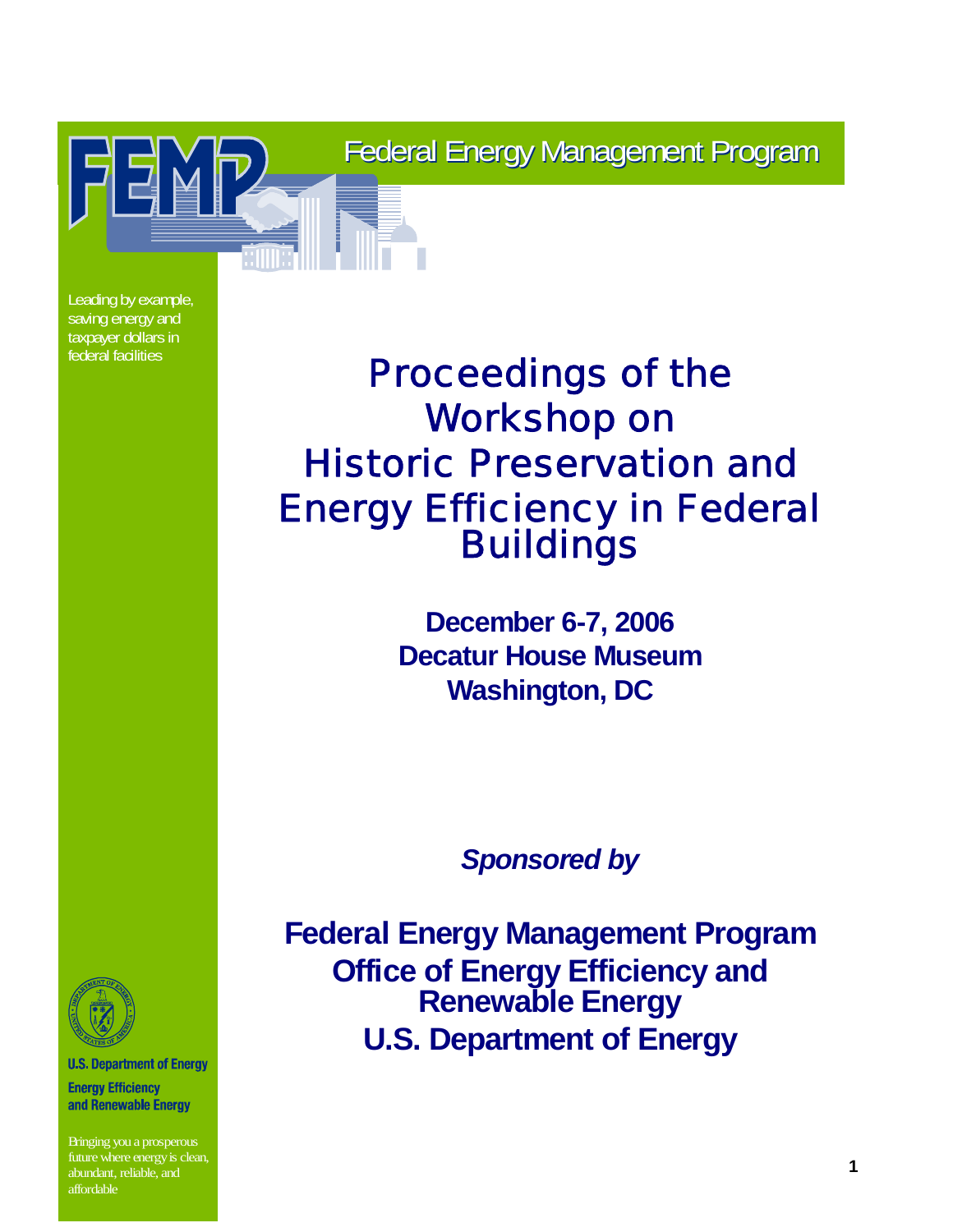# **Historic Preservation and Energy Efficiency in Federal Buildings**

#### **INTRODUCTION**

On December 6-7, 2006, the U.S. Department of Energy's (DOE) Federal Energy Management Program (FEMP) conducted a Workshop on Historic Preservation and Energy Efficiency in Federal buildings.

About 25% of GSA's 1,600 buildings are on the National Register of Historic Places, and fully 50% are over 50 years old. Similarly, 30% of DOD's 350,000 buildings are historic with a full 69% eligible within 20 years. Both National Park Service and Smithsonian Institution are also known for their stewardship of a large number of historic buildings. Clearly agencies need to take measures in historic buildings in order to meet the EPACT 2005 goals, yet energy projects are often precluded by historic preservation requirements. This meeting was a first step to identify obstacles, recommend solutions, and identify topics for additional research. The meeting concluded with a tour of an HVAC retrofit at Smithsonian Renwick Gallery which demonstrated what to do and how to do it: modern HVAC technology contributing to a historic preservation mission and financed by a public/private partnership with the utility.

The meeting was planned by a committee consisting of Alicen Kandt, FEMP/NREL; Antonio Aguilar, NPS; Barbara Judy, NPS; Constance Ramirez, NPS; Jennifer Groman, US Army Joe Ellen Hensley, NPS; Cynthia Field, Smithsonian Institution; Matt Nowakowski, ANG; Ted Hillmer, NPS; Rosie Field, Mcneil; MaryLynn Wrabel, Energetics; Andy Walker, FEMP/NREL; Gretchen Menand, FEMP/NREL; Chastity Nelson, Energetics; and Daniel Davies, Smithsonian Institution.

Recent hikes in the price of fuel and electricity have cut into agencies preservation budgets in recent years. There are several requirements imposed on historic Federal buildings by various orders and legislation. The National Energy Policy Act of 2005 sets the goal of reducing energy use by 2% per year until 2015, while the National Historic Preservation Act of 1966 requires that the heritage of our buildings be preserved. Interestingly, the Energy Policy Act does not exclude historic buildings from energy reduction goals and does not include historic preservation as one of the reasons that an agency head could exempt a building.

Congress encourages public-private partnership by authorizing Energy Savings Performance Contracts, where the private sector would finance energy improvements in Federal buildings. The act also authorized tax credits for private partners implementing efficiency and renewable energy measures, which could be realized in a private/public partnership. Executive Order 13287 Preserve America also encourages public/private partnerships to meet preservation goals. FEMP has put in place programs to facilitate such partnership.

Many energy managers and practitioners have considered historic buildings "off limits" for energy projects. But with historic buildings representing a significant fraction of the Federal building stock the energy community and the historic preservation community must coordinate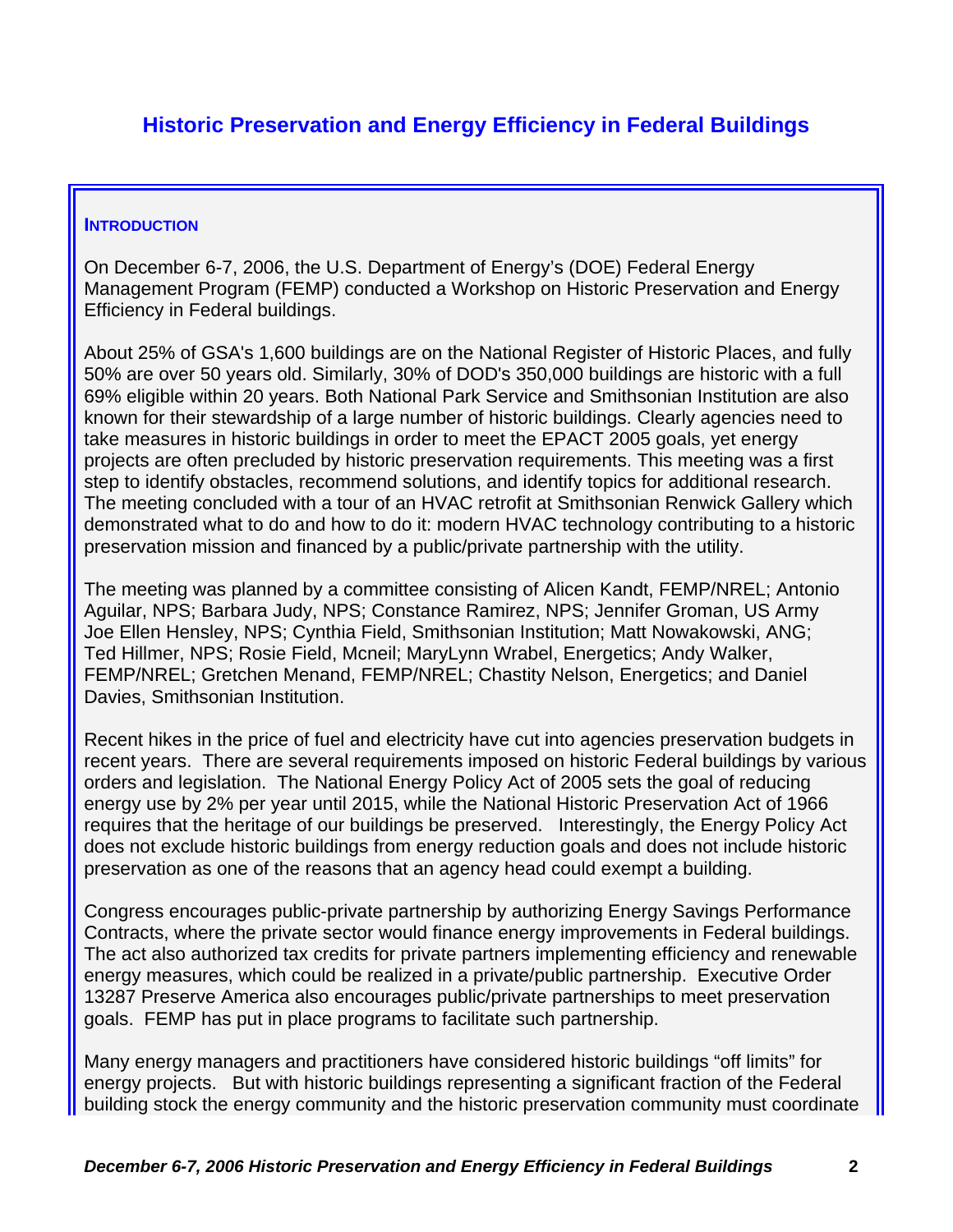closely and pursue energy projects in historic buildings. Some measures such as restoring historic daylight complement both historic preservation and energy efficiency. Others such as advanced wireless controls can be implemented without affecting the historic fabric. And then there are measures which would never be appropriate for a historic building. This meeting is intended to enhance this dialogue between experts in each field.

The meeting was held at the Decatur House Museum, a National Historic Trust Site in Washington, DC. Participants included officials from Federal agencies and relevant organizations to hear from experts in the field of historic preservation and energy efficiency. The Decatur House was designed in 1818, by Benjamin Henry Latrobe, the "Father of American Architecture," for Naval War hero, Stephen Decatur **for more information, go to <http://www.decaturhouse.org/>.**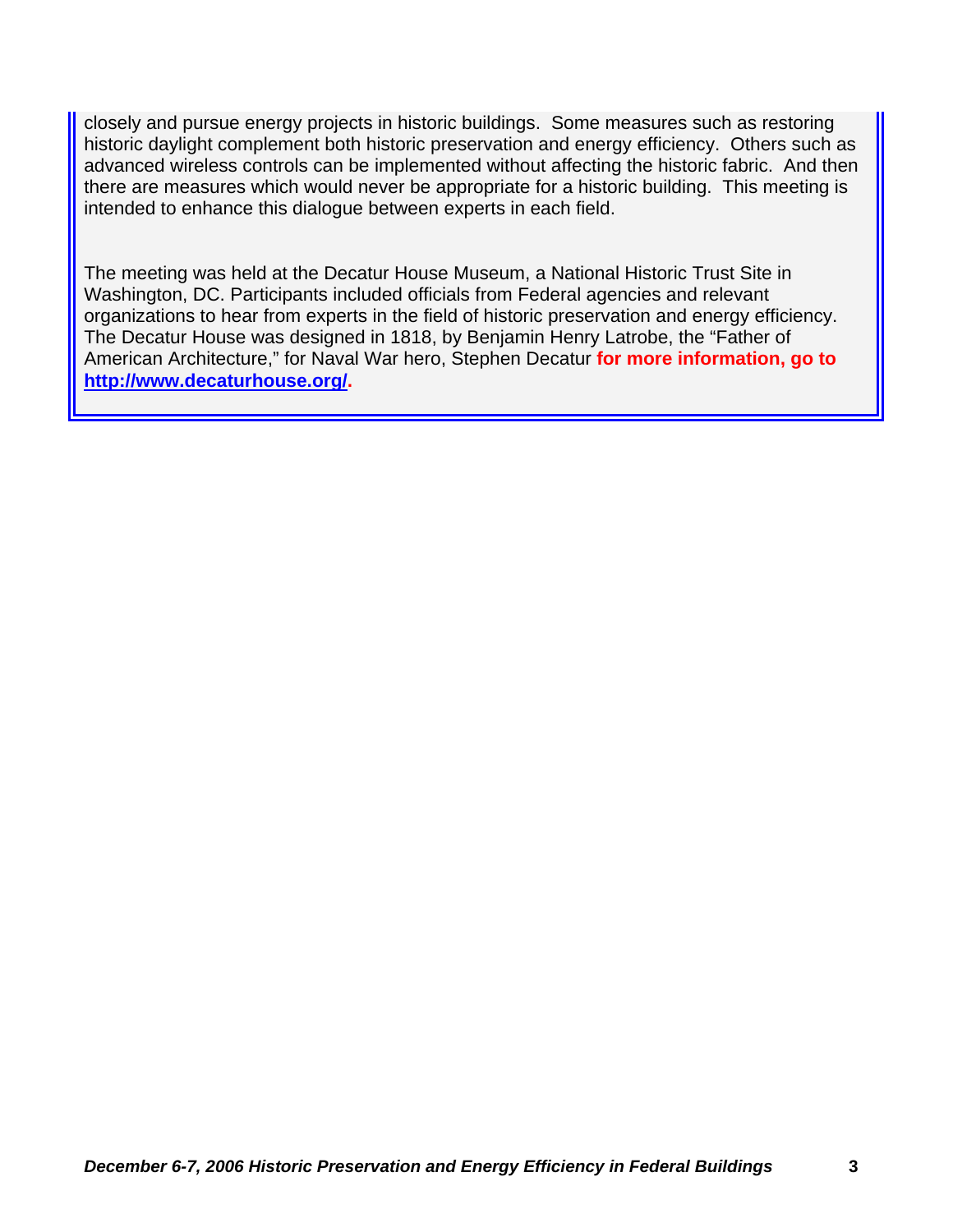## **PROCEEDINGS OF THE WORKSHOP ON HISTORIC PRESERVATION AND ENERGY EFFICIENCY IN FEDERAL BUILDINGS**

### **DECEMBER 6 – 7, 2006**

# **DECEMBER 6, 2006**

Presentations were made by the following individuals:

| <b>OPENING REMARKS: RICK KHAN, DIRECTOR FEDERAL ENERGY MANAGEMENT</b>                                                            |  |
|----------------------------------------------------------------------------------------------------------------------------------|--|
|                                                                                                                                  |  |
|                                                                                                                                  |  |
| JO ELLEN HENSLEY, NATIONAL PARK SERVICE (NPS), AND ANTONIO AGUILAR,                                                              |  |
|                                                                                                                                  |  |
|                                                                                                                                  |  |
|                                                                                                                                  |  |
|                                                                                                                                  |  |
| OPEN DISCUSSION FORUM. A DISCUSSION ON THE DECATUR HOUSE AND<br>TECHNOLOGY IMPROVEMENTS IN HISTORIC BUILDINGS. BARBARA CAMPAGNE. |  |
|                                                                                                                                  |  |
| ALICEN KANDT, NATIONAL RENEWABLE ENERGY LABORATORY. (SLIDES WERE                                                                 |  |
| <b>Attachments</b>                                                                                                               |  |
|                                                                                                                                  |  |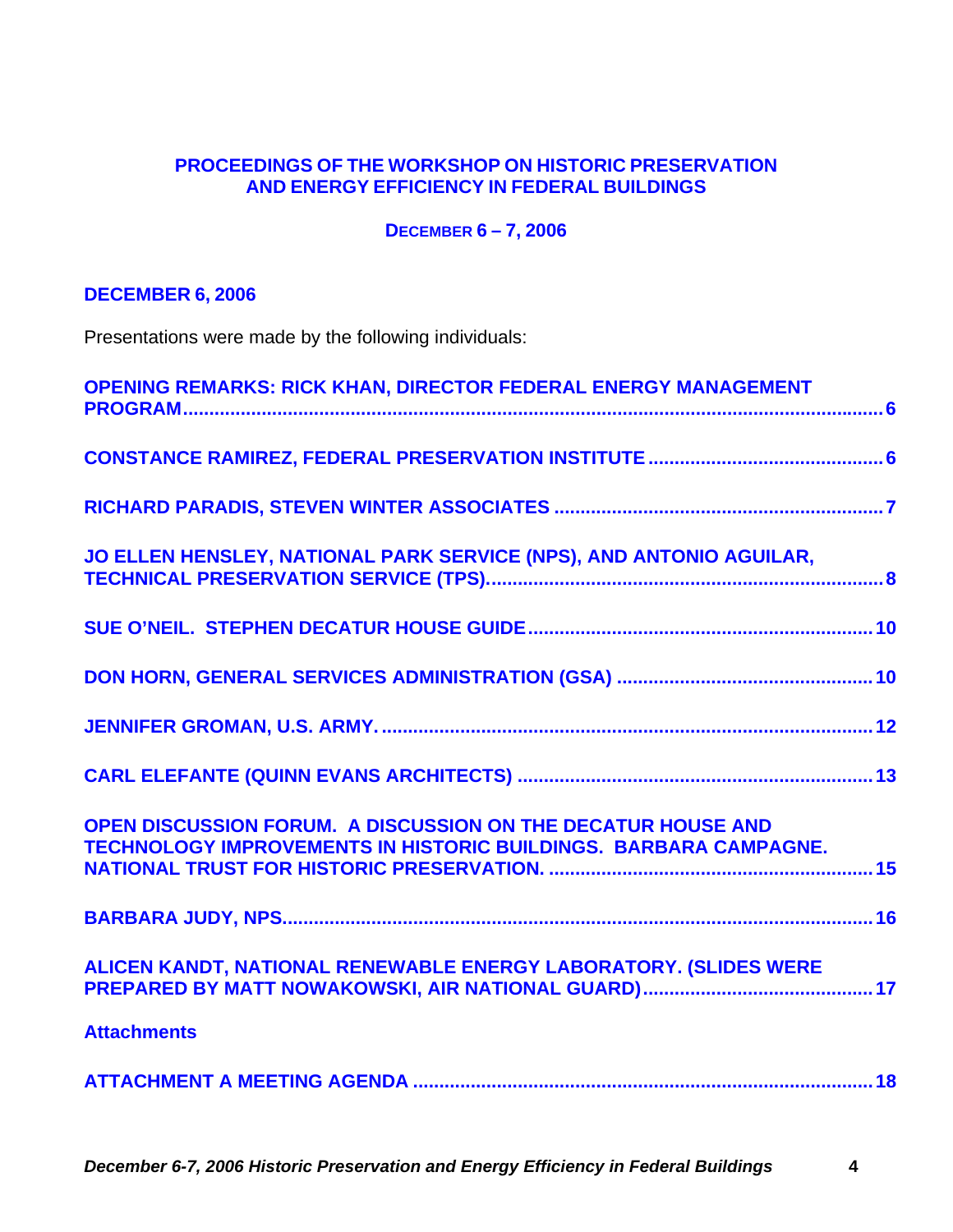| ATTACHMENT E PRIORITY AREAS FOR MORE RESEARCH AND FUNDING31            |  |
|------------------------------------------------------------------------|--|
| ATTACHMENT F ACTION ITEMS ON ENERGY EFFICIENCY IN HISTORIC BUILDINGS35 |  |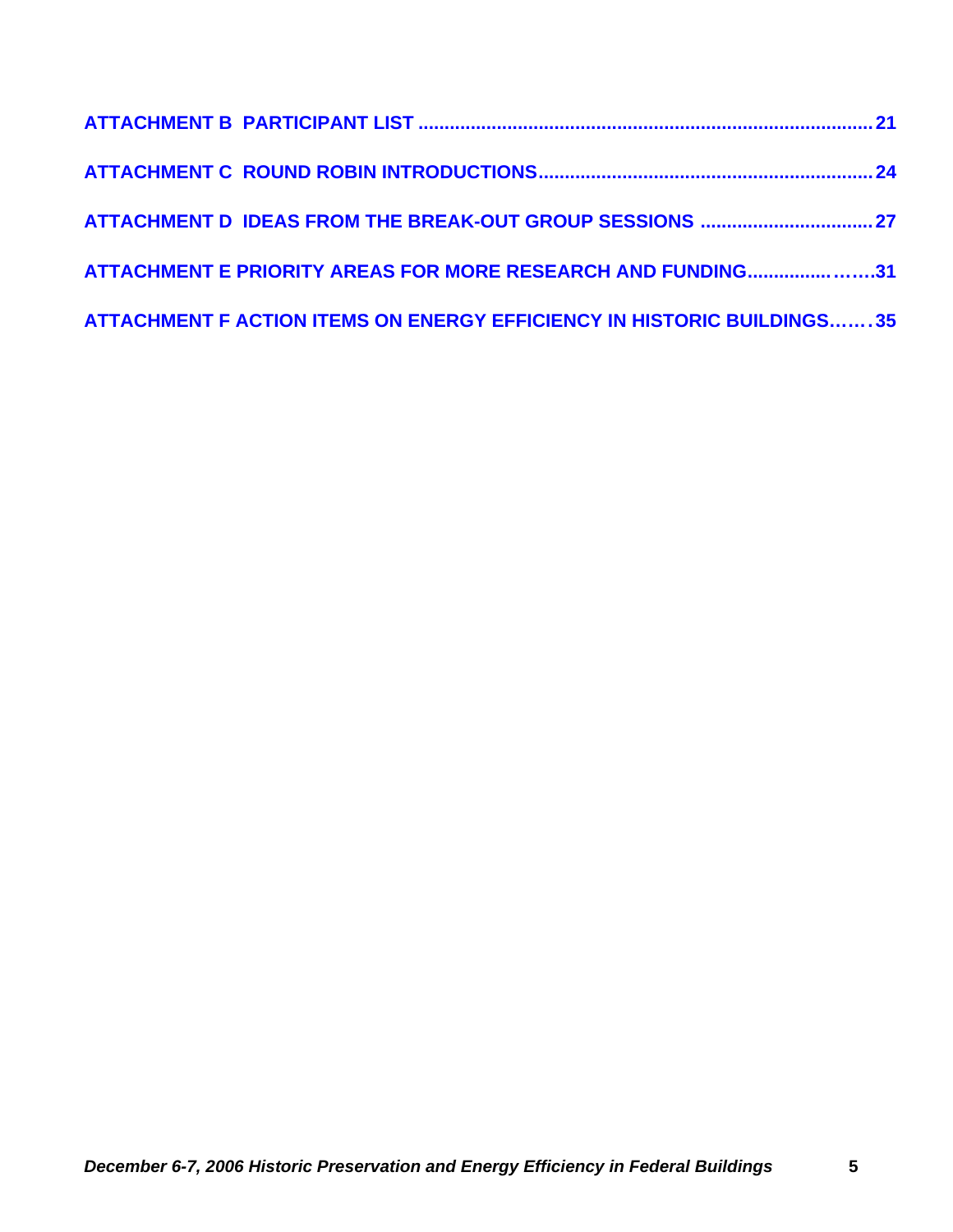### **Opening Remarks: Rick Khan, Director Federal Energy Management Program**  *-Presentation available online*

Shawn Herrera of FEMP welcomed participants to the Decatur House and introduced Rick Khan who gave the opening remarks. Mr. Khan thanked the planning committee for their efforts to organize the workshop and provided participants with a brief overview of FEMP.

Mr. Khan explained that FEMP's focus is on market transformation. The goal is to achieve energy efficiency in the Federal Government through public-sector financing due to the lack of appropriated funds. In addition, FEMP will continue to provide services in the areas of outreach, technical assistance, policy coordination, and procurement.

There are a number of public laws that address energy efficiency and restoration of historic buildings. For example, the *Energy Policy Act (EPACT) of 2005* mandates that existing Federal buildings reduce energy use by 2 percent per year from 2006 – 2015. *EPACT* also stipulates that agencies are required to obtain 7.5 percent of their electricity from renewable sources by 2015. Double credits towards meeting this goal will be given to renewable technology installations that are located on a Federal site and when the electricity is used on that site. The *National Historic Preservation Act* (1966- last Amended in 2000) established the Advisory Council on Historic Preservation (ACHP) and the National Register of Historic Places.

Overlapping issues associated with historic preservation and energy efficiency include energy cost savings, waste reduction, and maintaining historic features while adding new technologies to better use and preserve these features.

In closing, Mr. Khan noted that the purpose of the workshop is to:

- Share information through presentations and break-out sessions
- Examine synergies between energy efficiency and historic preservation
- Identify obstacles and possible solutions
- **IDENTIFY ALTER 19 IDENTIFY Areas requiring more research**

He added that he hopes the workshop will result in a list of priorities for advancing energy efficiency in historic Federal facilities and will foster future collaboration among agencies and experts in the fields of efficiency and historic preservation. More information about FEMP can be found at **<http://www.eere.energy.gov/femp>.** 

## *Round Robin Introductions- Refer to Attachment C*

## **Historic Preservation Learning Portal: Constance Ramirez, Federal Preservation Institute**

*- Presentation available online* 

In 2000, the National Park Service (NPS) launched the National Park Service's Federal Preservation Institute. Constance Ramirez's first task involved the development of the Historic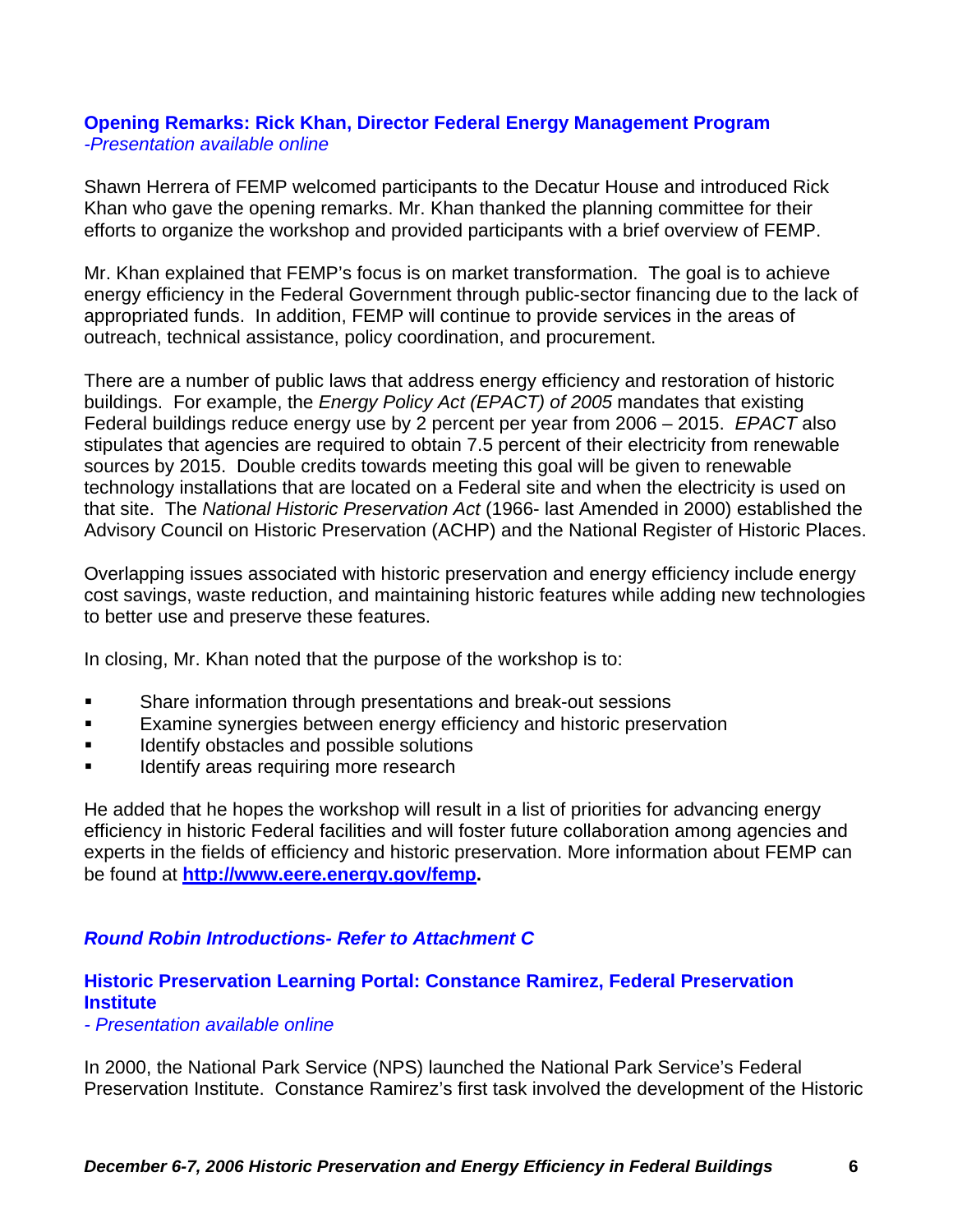Preservation Learning Portal to support the Federal sector's historic preservation activities. Currently, 17 agencies provide funding for this activity.

The portal serves as an information clearing house providing a direct link to 1,500 historic preservation web sites. The portal functions as a "concept matching" search engine, which enables the user to search different types of materials on one subject. A login on the portal site is available for anyone with a government (.gov) or student (.edu) e-mail address. Visitors to the site can also save their search results and access a news service and discussion forum. Government contractors can obtain a password from the Federal Preservation Institute based on the contracting agency's request.

Future portal features will include:

- **Visualization of clusters**
- **Indexes of State Historic Preservation Officer (SHPO) compliance documents**
- **An increase in Federal agency participation**
- **Funding for FY 2007**
- **Foreign language capability**

The NPS maintains and updates the portal and receives new information from sponsoring agencies; the portal operates on each sponsoring agency's web site. To update the portal, sponsoring agencies provide information directly to NPS.

For more information on providing portal input or participation in monthly meetings, contact Ms. Ramirez at 202-354-6967or e-mail her at [constance\\_ramirez@nps.gov.](mailto:constance_ramirez@nps.gov) The portal can be accessed by going to [http://www.historicpreservation.gov](http://www.historicpreservation.gov/).

#### **Whole Building Design Guide: Richard Paradis, Steven Winter Associates, Inc.**  *- Presentation available online*

Richard Paradis' presentation focused on the benefits of using the Federal government's Whole Building Design Guide (WBDG) to find solutions for renovating historic buildings. The purpose of the guide is to provide users with a centralized source of facility-related information in a knowledge based management environment. The site provides topical snapshots, which enable users to explore topics of interest in more detail.

Mr. Paradis described whole building design as an integrated design and team process involving accessibility, aesthetics, cost effectiveness, functionality, security, sustainability, to achieve a high performance building; it is more than energy efficiency and more than green building. A whole building approach involves a review of the entire design to achieve project goals. An effective process includes an integrated project team of designers, engineers, owners, operations and maintenance staff, and specialists in such fields as security and acoustics. During the early planning stage, the team examines all important issues, such as requirements for historic preservation.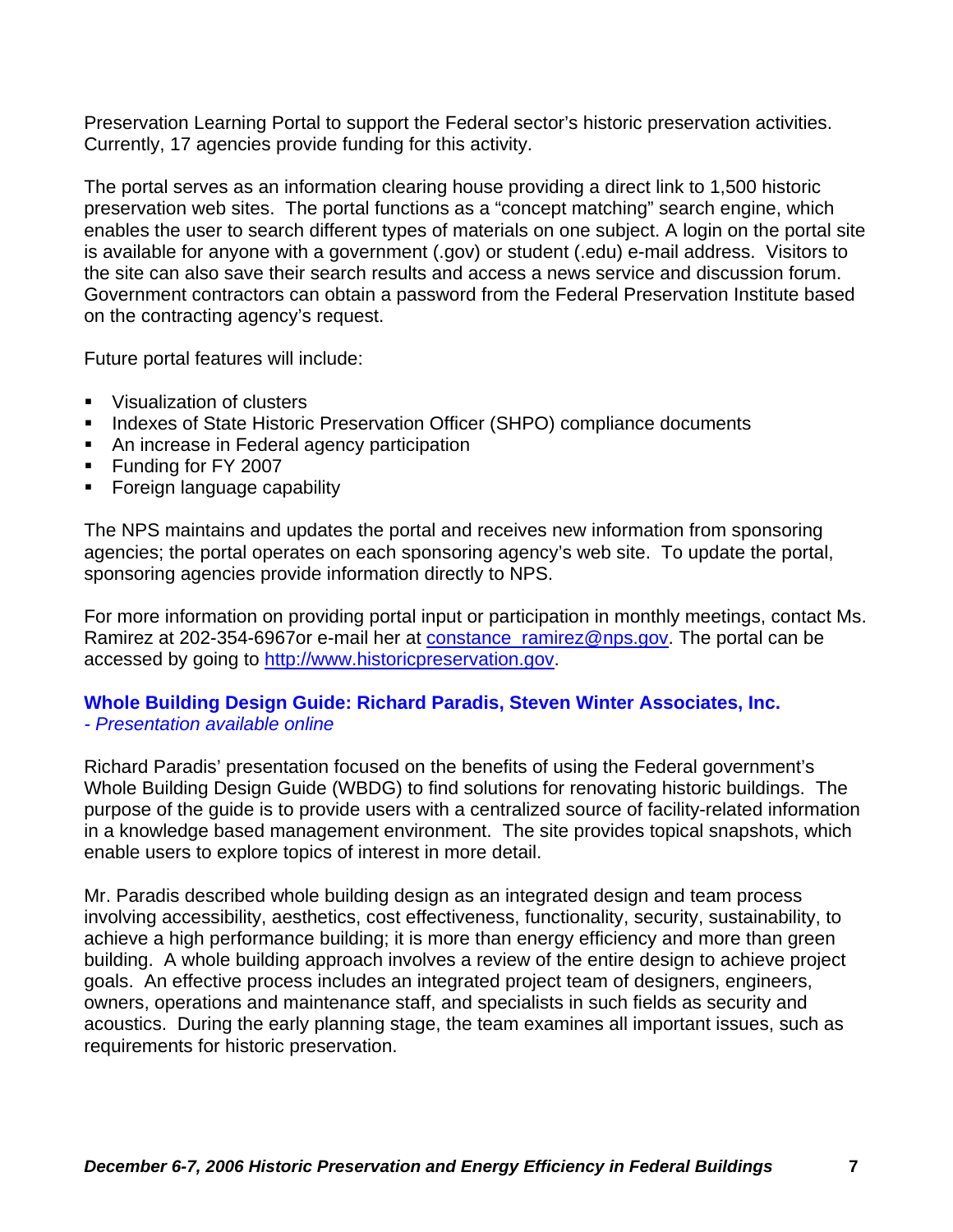The site's newest topical feature deals with Operations and Maintenance (O&M). Mr. Paradis is currently working with the Naval Facilities Command (NAFAC) to develop sustainable design online training; once the training package is completed, it will be available through the WBDG web site.

The WBDG site is currently experiencing over one million downloads per month. One of the driving forces for the popularity of the site is that it is the only way to access building criteria for Federal agencies. Although the WBDG is a Federal resource, only 30 percent of the users are Federal officials.

Other key elements of interest include:

- GSA Leadership in Energy and Environmental Design (LEED) application guide
- **Green Construction Guide**
- Construction and Waste Management Contractor Database

To access the site's historic preservation guidance, go to:

WBDG Homepage ->Design Objectives -> Historic Preservation.

The WBDG web site is located at<http://wbdg.org/>.

In his closing remarks, Mr. Paradis invited workshop participants to prepare and submit historic preservation materials for posting on the site or to join one of the WBDG subcommittees.

# **National Park Service (NPS) Technical Preservation Services and Synopsis of Symposium on Improving the Energy Efficiency of Historic Buildings: Jo Ellen Hensley, NPS, and Antonio Aguilar, Technical Preservation Service (TPS)**

Jo Ellen Hensley's presentation addressed the March 2006 Symposium on Improving the Energy Efficiency of Historic Buildings. The symposium served as a fact-gathering activity to facilitate a dialogue among participants and provide new insight into a complex topic. The symposium focused on a NPS "brief," Conserving Energy in Historic Buildings (Preservation Brief #3), which can be viewed at http://www.cr.nps.gov/hps/tps/briefs/brief03.htm. The symposium involved 12 participants, including engineers, architects, scientists, and preservationists from the private sector, non-profits, and government agencies.

The symposium included five sessions:

- Evaluation: Measuring the energy performance of historic buildings
- Thermal control in historic assemblies
- **Ventilation and moisture control**
- Air infiltration and windows
- **HVAC and codes**

Key points made by symposium participants include the following recommendations: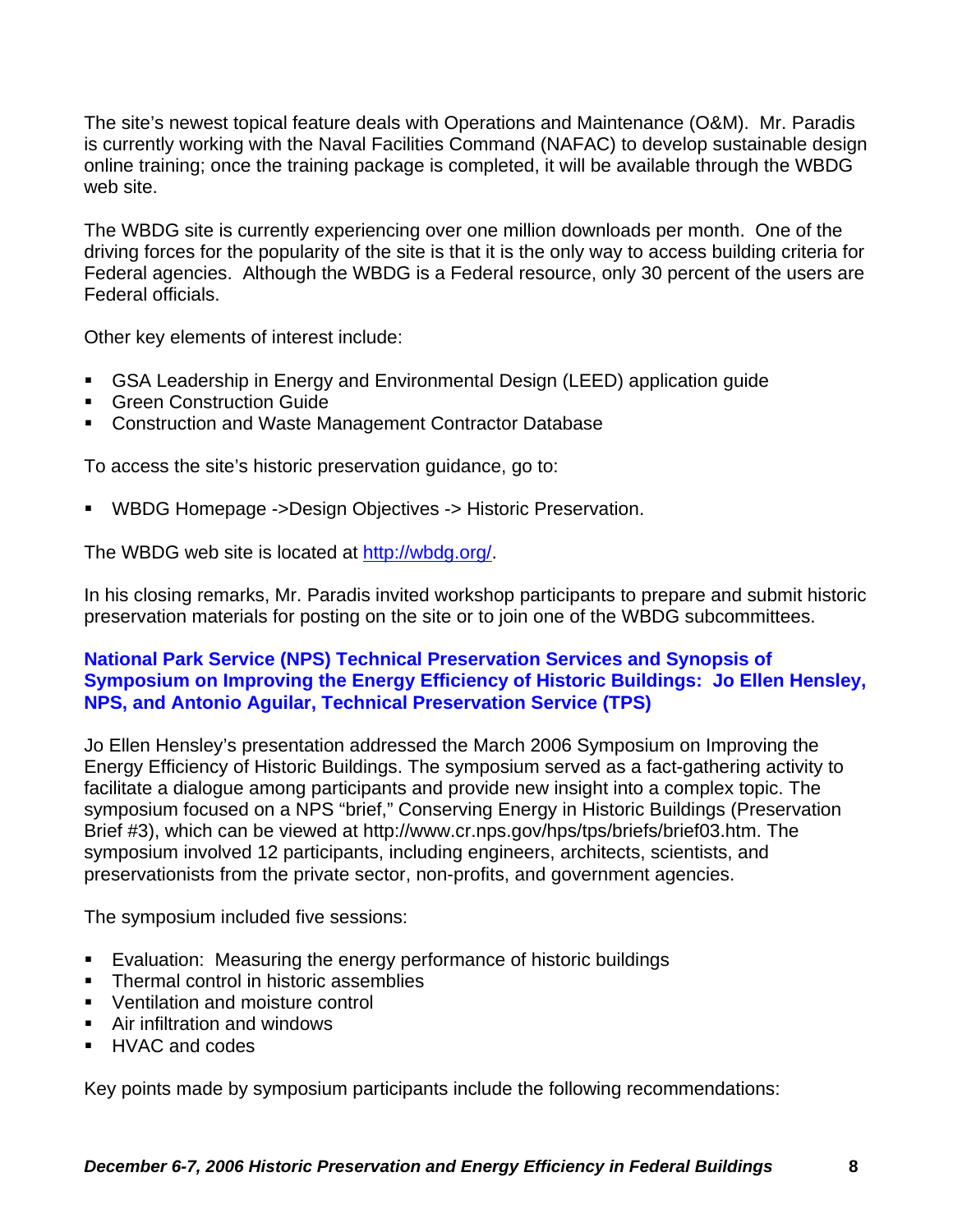- A holistic approach should be taken when evaluating energy consumption. Several evaluation factors should be considered, including building condition, history of energy consumption, use, and length of time involved. .
- Building management should be addressed, including physical controls to regulate use, maintenance, selecting equipment for large and small buildings, etc.
- Air conditioning is a major energy consideration. Energy savings have much to do with adjusting indoor air conditioning, including thermostat regulation and control of window use. Lighting and appliance loads may outweigh space conditioning energy costs.
- **Insulation is most effective in the attic, followed by walls and floors, if at all.**
- **Infiltration and exfiltration are considered major areas of heat loss and moisture.**
- Windows are an important character-defining feature of historic buildings and replacement is generally not cost effective. Calking, weather stripping and interior or exterior storm windows are recommended instead of replacement.

Antonio Aguilar followed Ms. Hensley's presentation by discussing areas to be addressed as a result of the symposium. One issue involves how to weigh the cost of energy saving measures with the use of materials incurred during insulation as well as the consequences of moisture control and impeding the warming effect in solid masonry buildings. The intent is to keep the interior warm and more protected from extremes of freezing and thawing in cold weather. The question is how do you address this problem with historic buildings?

Another issue involves the hydrothermic action in buildings and vapor retardance. How to address this issue, which is critical to the preservation of historic materials, is evolving; the building industry is waiting for the publication of ASHRAE's new standards of performance.

Mr. Aguilar continued his presentation by discussing "where to go from here" issues, which include the following.

- Energy efficiency and the entire evaluation of historic buildings need a holistic approach. User maintenance, operations, and physical process are important.
- Since each project is unique, development of a general approach for historic buildings would be more useful than specific recommendations.
- An energy brief would be better to provide an approach for improving energy efficiency vs. specific recommendations for improvements, as many project elements differ, as does much of the advice.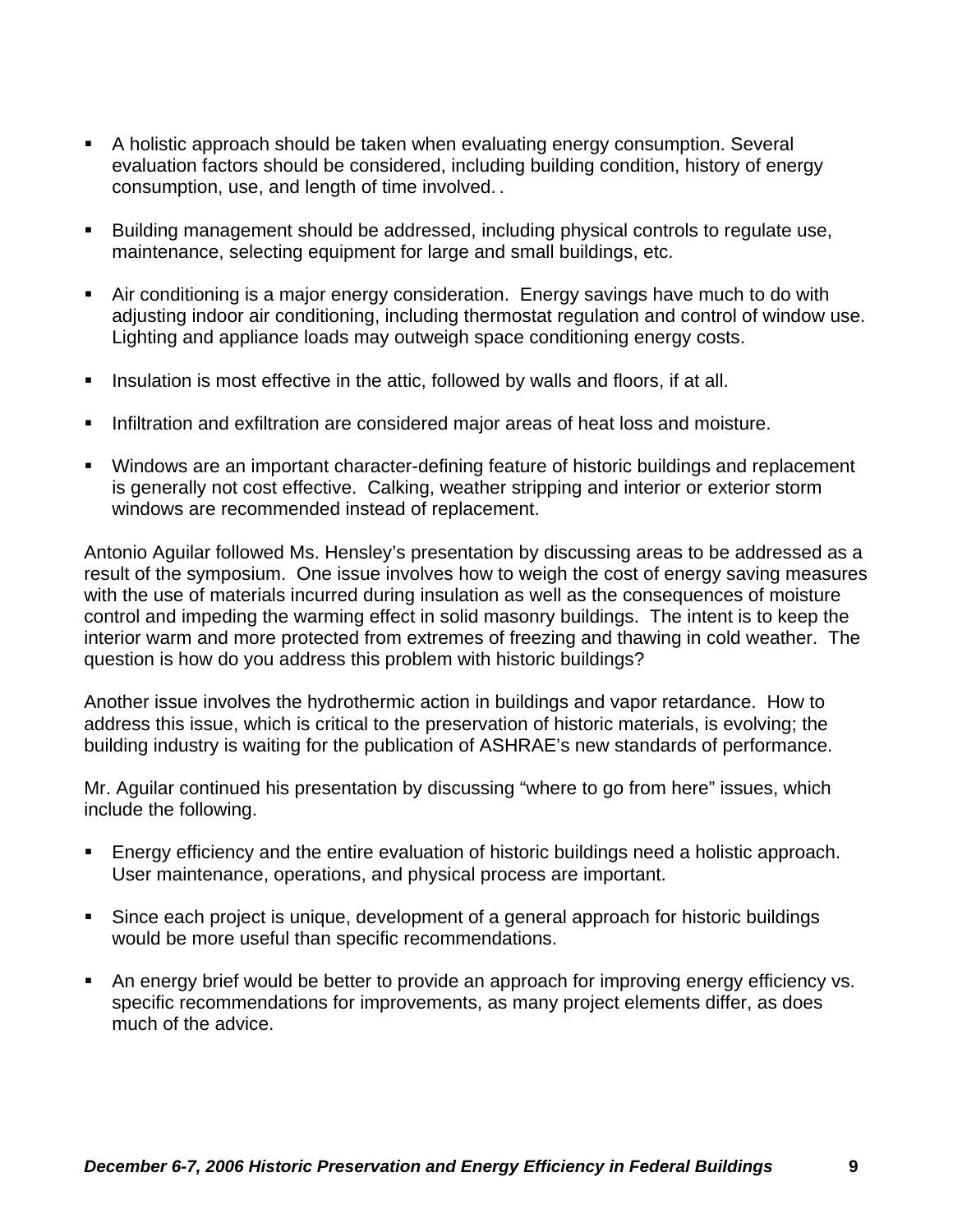Additional research needs to be performed in order to develop a full appreciation of the costs and effects of retrofit measures, their efficacy, and how the measures perform over time. Since research is a long-term task, it is difficult to plan and fund long-term studies.

## **Stephen Decatur House Museum: Sue O'Neil, Stephen Decatur House Guide**

Sue O'Neil provided a brief history of the Decatur House. Benjamin Henry Latrobe, an architect and Naval hero, built the house in 1818-1819. This was his last commission in the District of Columbia before his death in 1820. In designing the house, his idea was to build a "house as plain as a ship."

The house is currently being remolded, and through this process, flooring from the 1820s has been revealed. The house first underwent reconstruction in the 1880s and 1890s. Mr. Latrobe incorporated the kitchen into the main body of house (his idea of an American house), which was odd for the time, and located the entertaining rooms on the second floor, following English and British models.

Three Secretaries of State rented the house following Mr. Decatur's death in 1820: Henry Clay, Martin van Buren, and Edward Livingston. John Gatsby built the gift shop and exhibit gallery, which was originally the kitchen and slaves' quarters.

Edward Beal took over the house following Mr. Gatsby's addition of Victorian flooring and gas lighting. The family owned the house until 1956, and upon the death of the last family member, the house was donated to the National Trust for Historic Preservation. This was the second or third house acquired by the Trust.

To read more about the Decatur House, please visit: [http://www.decaturhouse.org](http://www.decaturhouse.org/).

#### **High Performance and Sustainable Buildings: An Historic Preservation Perspective: Don Horn, General Services Administration (GSA)**  *- Presentation available online*

Don Horn of GSA made a presentation on the Memorandum of Understanding (MOU) for Federal Leadership in High Performance and Sustainable Design Buildings. The MOU was signed at a White House Summit on Sustainable Design in January 2006. Twenty-one agencies signed the voluntary MOU. To read the MOU, go to <http://www.wbdg.org/sustainablemou>.

The signing agencies agreed to commit their agencies to design, locate, construct, maintain, and operate facilities in an energy efficient and sustainable manner. The purpose of the MOU is to achieve a balance for high living standards, wider sharing of life's amenities, maximum attainable reuse, and recycling of depletable resources, all in an economically viable manner consistent with each agency's unique mission.

The MOU goals include: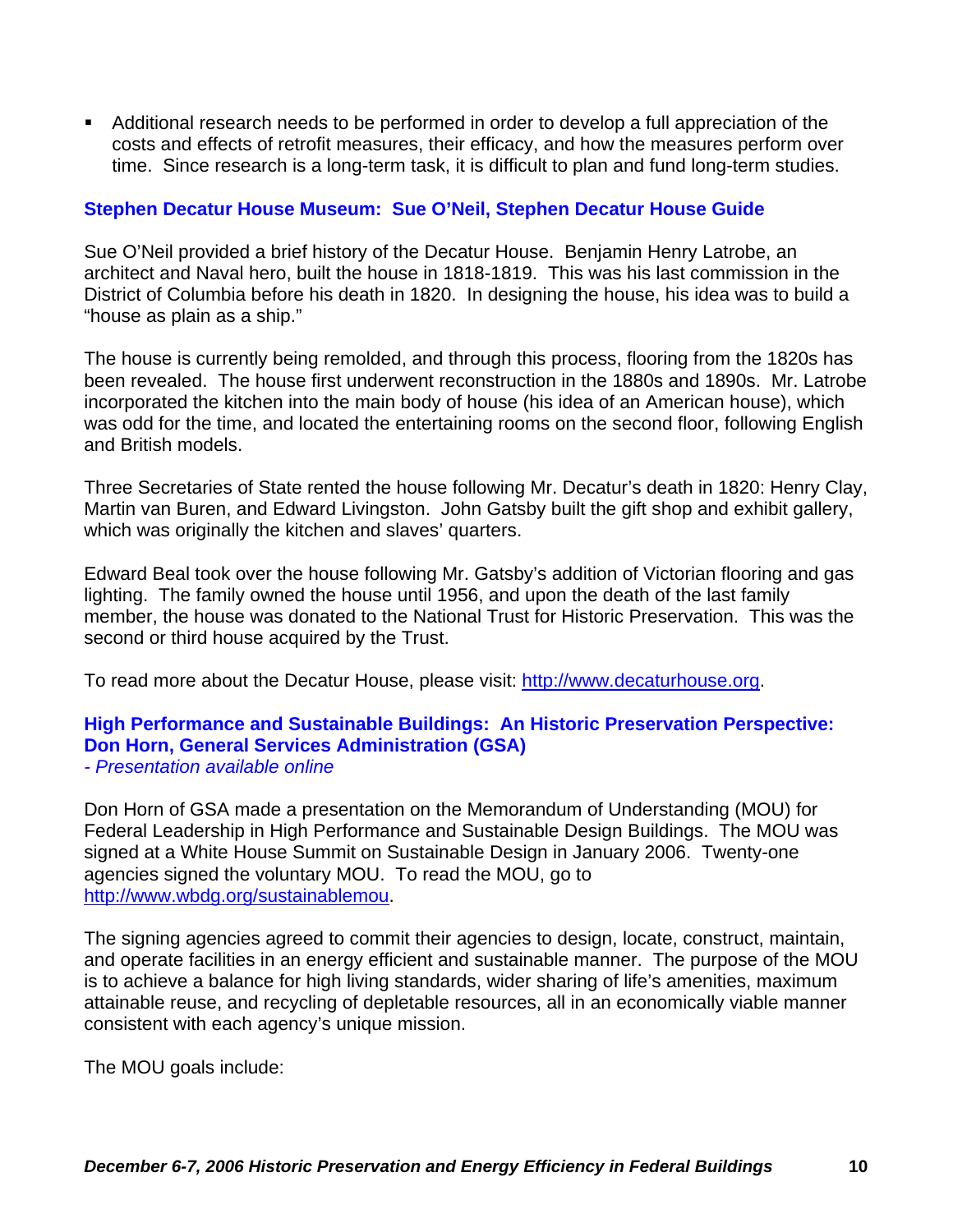- Reduction of total ownership costs of facilities, looking at total life cycle cost
- **IMPROVEMENTS INCOUGH ENERGY EFFICIENCY AND WATER CONSERVATION**
- **Provide safe, healthy, and productive built environments**
- **Promotion of sustainable environmental stewardship**

Mr. Horn explained that the MOU goals relate to LEED standards. For example, agencies adopting the MOU principles will receive 16 LEED-certified points.

A 1999, the GSA draft report on financing historic Federal buildings found that in all categories, historic buildings are less expensive to operate than non-historic buildings. Tasks examined included operating, cleaning, maintenance, and utility costs. Mr. Horn provided several examples to make his point.

**The Ariel Rios Federal Building** was renovated in 1994 by turning this building into an energy efficient and environmentally friendly facility through the following measures:

- Ceiling height was kept above the windows (not covering them) and walled offices were located away from windows to share the light.
- **Functional items were placed near the corridors for easy reach**
- Interior storm windows were added

**The Howard Metzenbaum Courthouse**, which was built in 1910, received LEED certification in 2006. The atrium was enclosed in the middle of the building, converting the atrium into a modern gathering space.

**The Internal Revenue Building**, which is leased for the agency by GSA, is owned by a private developer. The entire exterior of the building and most of interior space was renovated, resulting in a 30 percent increase in efficiency.

**GSA's Central Office Building** was renovated and serves as a good example of what not to do: window air conditioning units throughout the building, miles of wire, and pulled window shades - exactly how historic buildings should not be treated. He recommends ordering flexible furniture to adapt to the building and workplace and take advantage of efficient lighting.

Mr. Horn referred to a 1979 report by the Advisory Council on Historic Preservation, entitled *Assessing Energy Conservation Benefits.* The authors examined embodied energy and formulas for assessment, which steered preservation in the wrong direction. He recommends that instead of embodied energy, preservationists should look at life cycle assessments (LCA), which define the scope with parameters, energy through life cycle, materials and emissions resulting in a much lower life cycle cost than a new building.

To conclude, Mr. Horn noted that sustainable design and historic preservation must balance the intents of how to approach a project. Each situation is unique. Furthermore, the intangible factors of historic buildings, such as productivity and cultural values, must not be forgotten.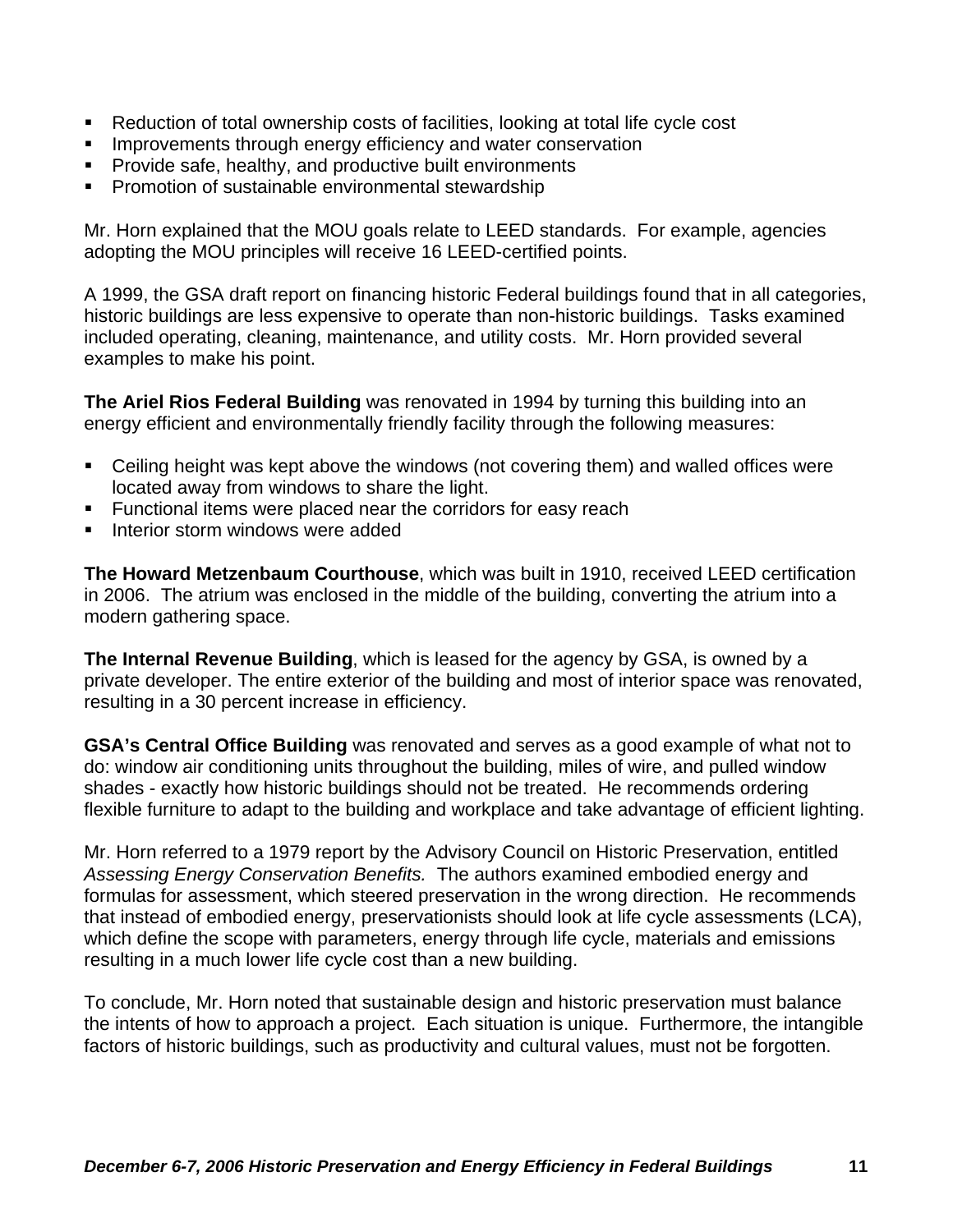#### **Leadership in Energy and Environmental Design (LEED) Rating Systems Update. LEED-NC, LEED-EB, and LEED CI Applied to Historic Buildings; Updates to Existing Systems; New Systems Being Released in Pilot (LEED-Homes and LEED Neighborhood Development (with credit for preservation)): Jennifer Groman, U.S. Army** *- Presentation available online*

Jennifer Groman is an architect, certified in historic preservation and an accredited LEED professional. Her presentation focused on LEED trends and how historic buildings fit into these trends. She noted that some Federal agencies find it difficult to adopt LEED standards, including the prescription for historic building restructuring projects. Ms. Groman also provided an overview of the U.S. Green Building Council (USGBC) and the LEED system. For more information, visit the organization's website at [http://www.usgbc.org.](http://www.usgbc.org/)

In many ways, green rating systems are not friendly to historic preservation; however, USGBC's mission is to transform the way buildings and communities are designed. LEED adopts ASHRAE's indoor environmental quality standards, which have been instrumental in encouraging private companies to adopt LEED to improve the workplace environment for employees. A resulting benefit is the reduction of sick hours and improvement of morale.

The major LEED product focuses on New Construction (NC). LEED Existing Buildings (EB) addresses buildings two years or older, focusing on improving the efficiency of existing systems such as the mechanical systems. LEED for Homes is the most recent standard and is currently in the test and pilot phase. LEED for Neighborhood Developments is also new and offers credit for historic preservation.

LEED currently offers five main credit categories: indoor air quality, sustainable sites, water efficiency, energy and atmosphere, and materials and resources.

Site selection is often more difficult to adapt for historic buildings. Energy, atmospheric, and water issues are difficult too, because background knowledge is often lacking. Dealing with physical structures, such as fixtures, can be difficult. Furthermore, although a key LEED feature involves bringing the entire project team together in the early stages, this has proven difficult for Federal historic projects. Accurate LEED implementation involves taking planning, design, and analysis into greater account.

Ms. Groman recommended several steps to ensure that LEED properly addresses historic preservation. A green rating system specific for historic buildings is necessary. The rating system should strive for true value in a building's construction systems and improvements. She also recommended using the GSA LEED application guide as a precedent for Federal rating system guidance.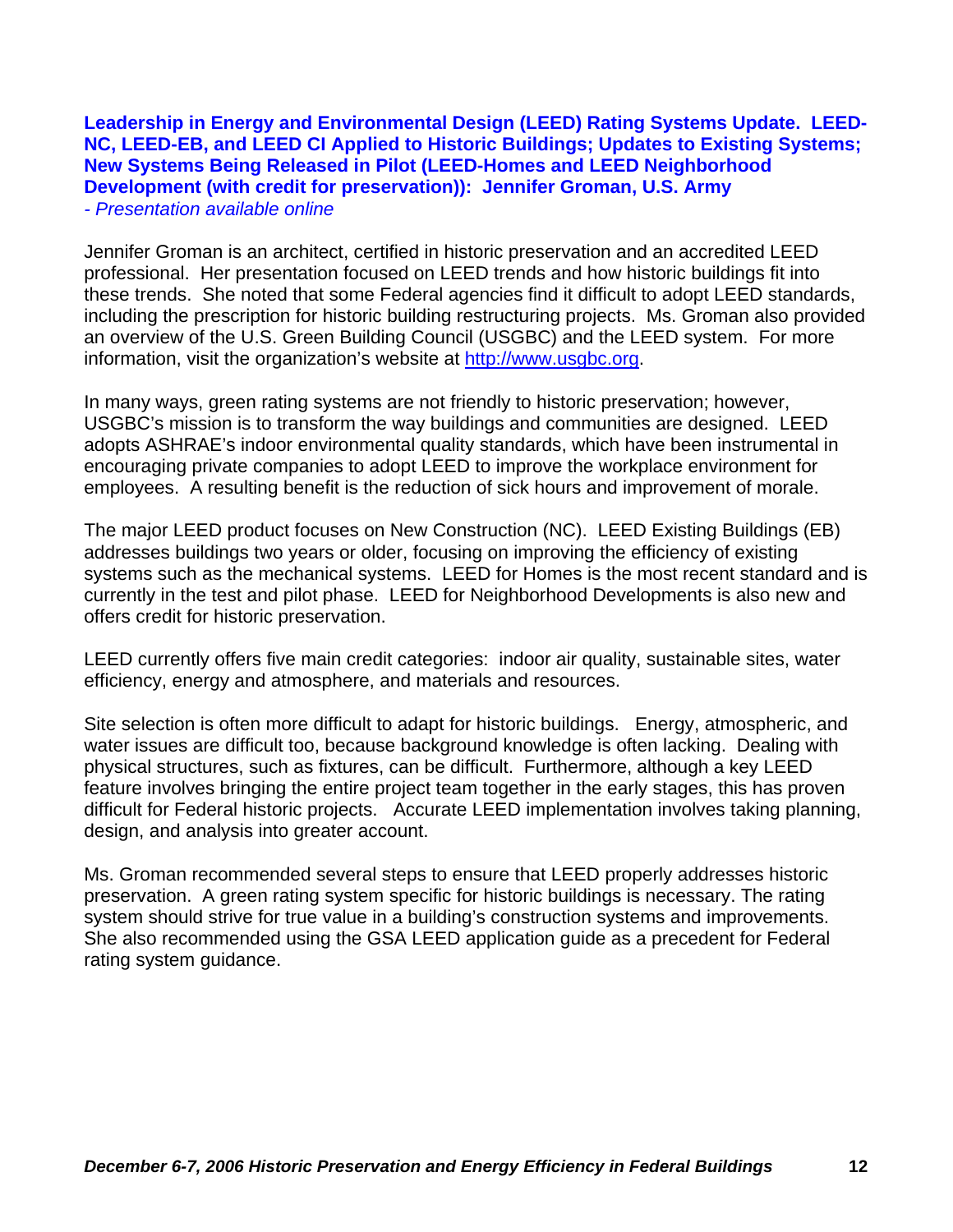# **Re-Cycling Buildings - the Ultimate Green Strategy: Carl Elefante, Quinn Evans Architects**

*- Presentation available online* 

Carl Elefante, the luncheon speaker, promoted the reuse of existing buildings for green building design. He provided an overview of sustainability principles, describing the three pillars of sustainability: ecology, economy, and the environment. He described the building industry as a significant contributor of environmental consequences, such as energy, materials, and waste.

Mr. Elefante's remarks included a discussion about the U.S. Department of Interior's (DOI) Standards for Historic Preservation, which serve as operating instructions for DOI's historic buildings. In contrast, LEED standards are prescriptive. The DOI standards guidance is as follows.

- 1. Use to retain historic character
- 2. Maintain cultural value
- 3. Avoid inappropriate changes
- 4. Change over time is historic
- 5. Value craftsmanship
- 6. Repair rather than replace: today, there is little value in something that is not new
- 7. Cause no harm
- 8. Protect archeology resources
- 9. Differentiate new work to an extent
- 10. New construction should be reversible in the future

He explained that the preservation of historic buildings provides an economic benefit by exploiting the cultural value of a building. However, original craftsmanship is often overlooked. Old buildings also possess an environmental value, which is described in the book, *Building Community: A Frontier for Architecture Education and Practice,* by Boyer and Mitgang and available at [http://www.carnegiefoundation.org](http://www.carnegiefoundation.org/). The authors state that many older buildings are climate responsive and have a respect for their natural surroundings, such as vernacular shelters. Mr. Elefante recommends thinking about the integrated value of current design as being as simple as a grove of trees for climate control.

He stressed the importance of embodied energy and materials conservation as key conversation topics for historic buildings. For example, traditional masonry buildings possess a significant amount of embodied energy. He recommends studying avoided impacts of not constructing new buildings. The [Athena Institute](http://www.athenasmi.ca/about/) ([http://www.athenasmi.ca/about/\)](http://www.athenasmi.ca/about/) is a good resource for understanding impact avoidance and life cycle assessment. He also referenced the book, *The Restoration Economy*, by Storm Cunningham, which explains the new global mode of restorative development.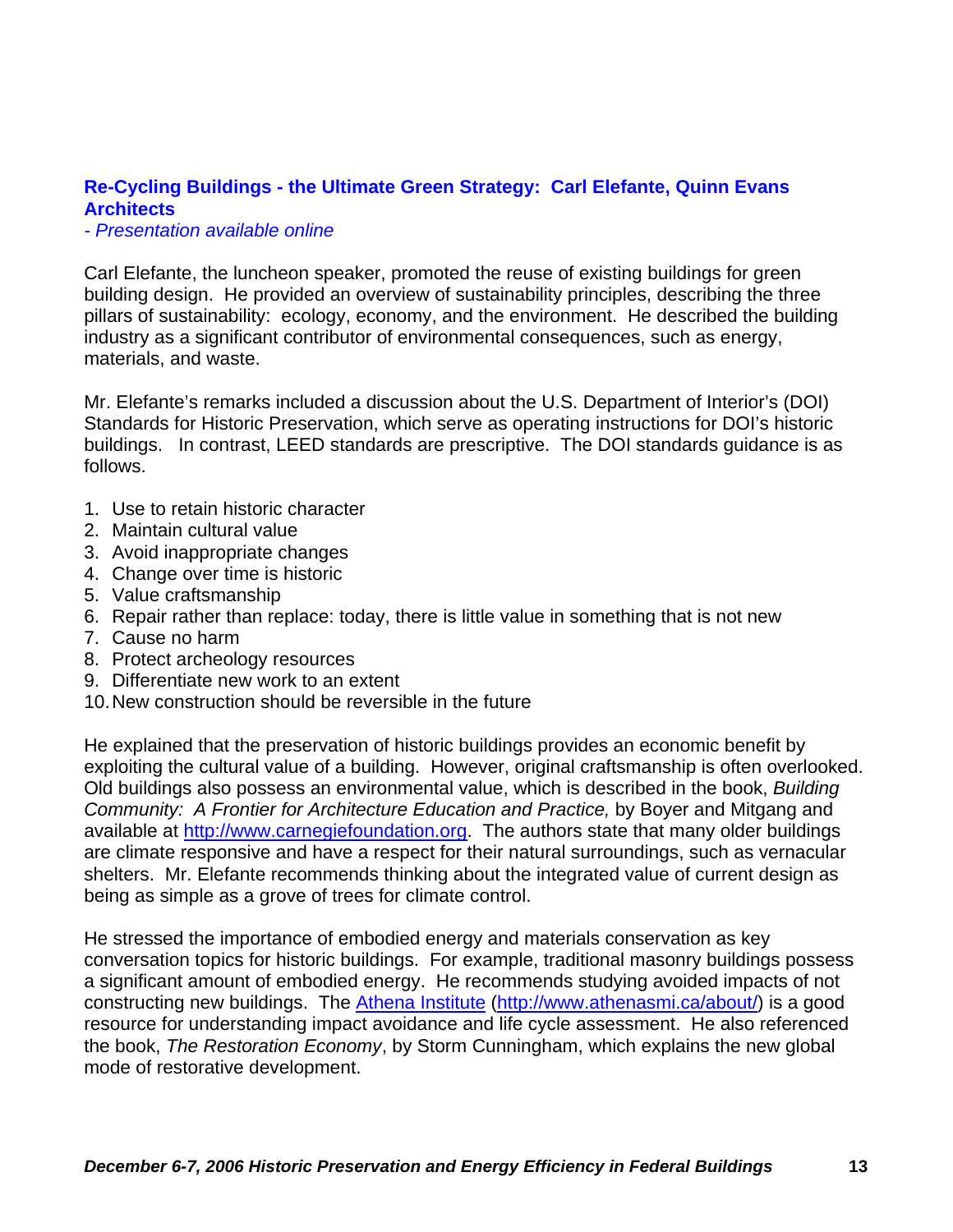Mr. Eleftante provided several examples of green rehabilitation projects:

- *Draper Hall* at Berea College, (Berea, Kentucky), by Van Der Ryn. This university building has a superimposed Victorian House style passive ventilation system located in a humid climate. The building tower creates a thermal chimney.
- *The Jean Vollum Natural Capital Center (*Portland, Oregon). This building is a good example of the reuse of a classic loft building. EcoTrust published the book, *Rebuilt Green: The Natural Capital Center and the Transformation Power of Building*, by Bettina von Hagen, Erin Kellogg, and Eugenie Ferichs, which serves as a valuable resource for green building design. For more information see: [http://www.ecotrust.org/publications/rebuilt\\_green.html.](http://www.ecotrust.org/publications/rebuilt_green.html)
- *The Monroe School,* (Topeka, Kansas). This is the site of the Brown vs. Board of Education National Historic Landmark. A ground source heat pump for heating and cooling was installed in the building.
- *California College of Arts and Crafts* (San Francisco, California), by Leddy Maytum Stacy. The facility is a good example of adaptive use in a modern context.
- *Chicago Center for Green Technology (*Chicago, Illinois). This facility offers nearly every available green technology upgrade. It looks very normal, but is a good showcase of green technology and design.
- *The Ocean Conservancy* (Washington, DC) by William McDonough and Quinn Evans. The building serves as a good example of poor historic building rehabilitation, because the historic exterior was replaced with an entirely new façade.
- *The Greening of Dana* for the School of Natural Resources and Environment (SNRE) (Ann Arbor, Michigan). An important starting point for a green building project has a green agenda. A key project issue often involves how to expand and find space within a building, which is often a challenge in the design of a green building. The Dana includes a large steel courtyard umbrella, which hangs one floor over the existing building. The building's space increased by 25 percent.

Participants were provided with the following commercial building statistics:

- The trend is to build more commercial facilities
- 27 percent of the current building stock is historic
- 45 percent of the current building stock will be historic in 25 years
- 2 percent of buildings constructed in the last 15 years are LEED certified

*Architect Magazine* published an article on October 15, 2006, entitled the [America Circa 2030:](http://www.architectmagazine.com/industry-news.asp?sectionID=1006&articleID=385542)  [The Boom to Come](http://www.architectmagazine.com/industry-news.asp?sectionID=1006&articleID=385542) (http://www.architectmagazine.com/industrynews.asp?sectionID=1006&articleID=385542). The authors state that 85 percent of the current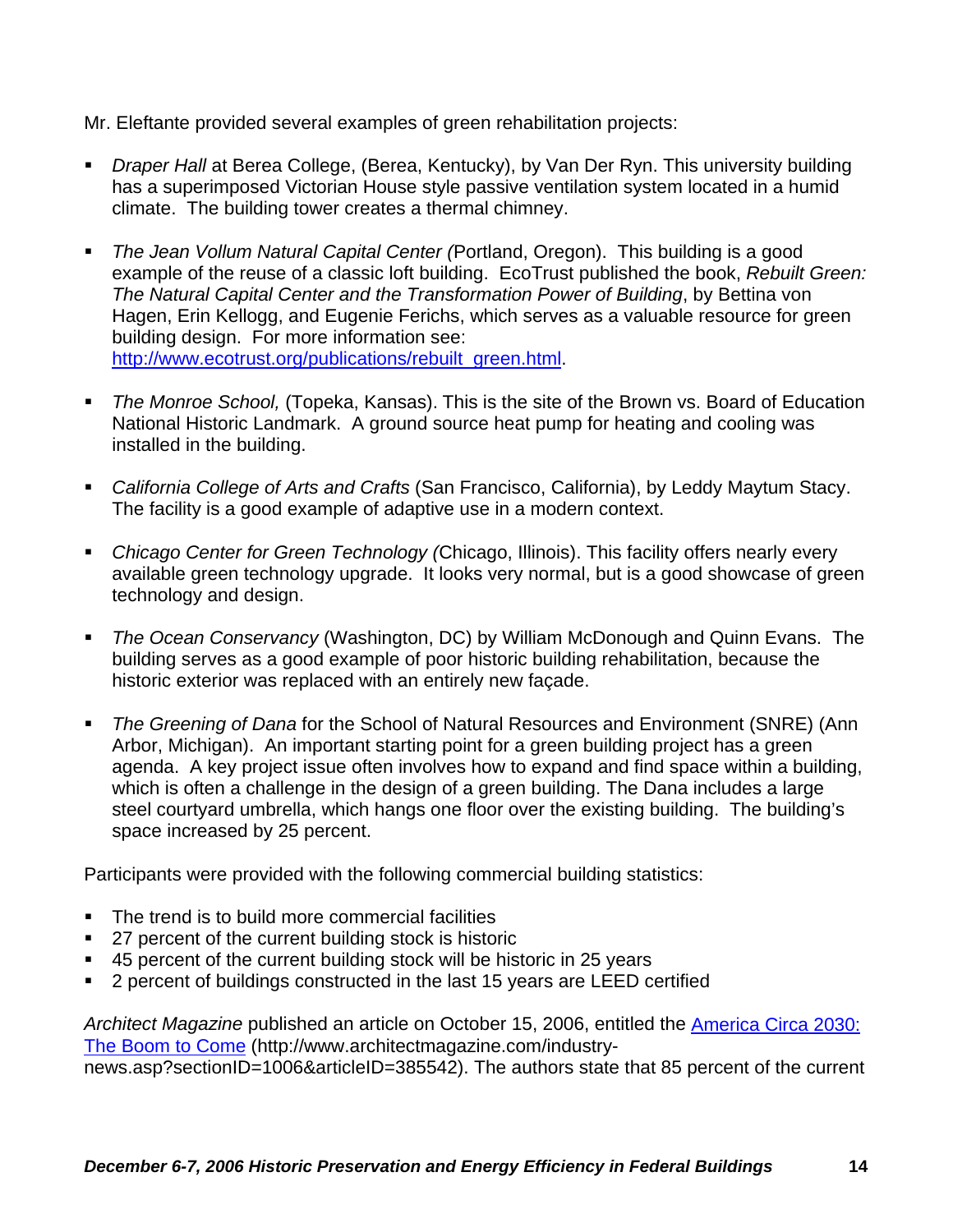building stock will be renovated over the next 25 years, which indicates that building reuse is an important issue deserving additional research.

Mr. Eleftante highlighted two green building tools that are important to both preservationists and green builders.

**Energy Modeling-** Computer simulations are used to test building energy performance. Critical inputs include building configuration, envelope details, equipment and controls, occupancy patterns (such as behavioral issues), and indoor air quality (IAQ) settings. Critical outputs (estimates of energy use and cost) include energy use, peak demand and energy trade offs. An energy model can be realistically calibrated for existing buildings, which is another high point of historic building upgrades vs. new construction.

**Life Cycle Analysis (LCA)-** LCA is an important tool for the energy practitioner, because this too addresses the before, during, and after-use impacts on the environment. Buildings are complex systems, composed of a super structure, the shell, the interior, and operating systems. The U.S. Environmental Protection Agency (EPA) and National Institute of Standards and Technologies (NIST) BEES 3.0 LCA analysis includes only before and during impacts; he recommends that this issue should be addressed by preservationists. William McDonough's book, *Cradle to Cradle*, clarifies the use of LCA. Also, [The Natural Step](http://www.naturalstep.org/com/nyStart/) (http://www.naturalstep.org/com/nyStart/) is working on LCA issues. TNS has many parallels with the Department of Interior's guidelines.

## **Break-Out Groups: Identify Opportunities, Challenges, Strategies and Solutions - Refer to Attachment D**

Participants were divided into three breakout groups to examine issues in more detail:

- Group 1: Sustainability Rating Systems (such as LEED) and Historic Buildings
- Group 2: Importance of Holistic Approach to Energy Efficiency Projects in Historic Buildings and Unintended Consequences of Energy Efficiency Projects in Historic Buildings/Energy Saving Myths
- Group 3: Best Practices and Latest Trends in Energy Efficiency Projects in Historic **Buildings**

## **DECEMBER 7, 2006**

#### **Open Discussion Forum. A Discussion on the Decatur House and Technology Improvements in Historic Buildings: Barbara Campagne, National Trust for Historic Preservation.**

Barbara Campagne provided an overview of the Decatur House's retrofit history. The project was largely unsuccessful due to the installation of an HVAC system. She noted that over the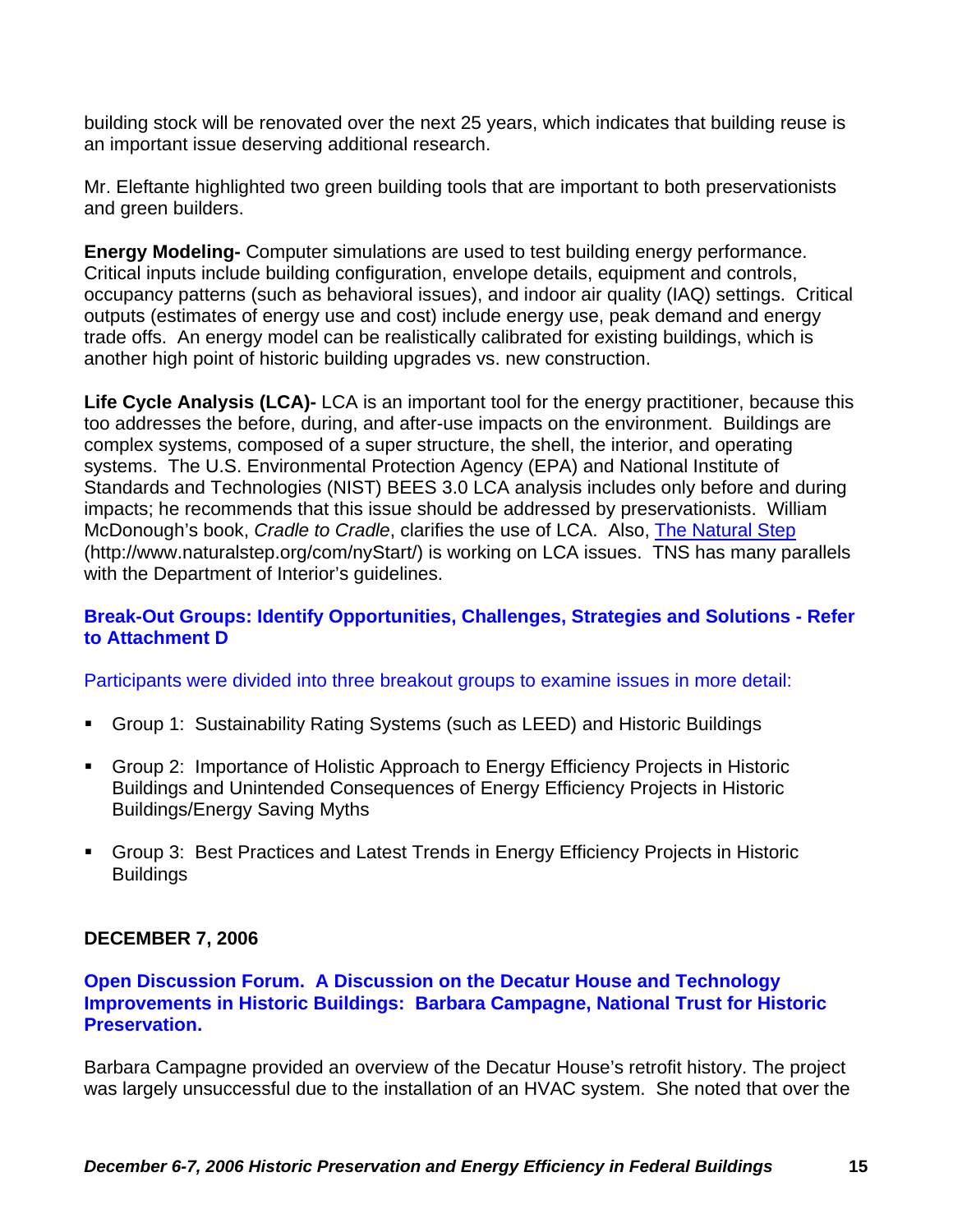last 10 years, most National Trust HVAC retrofits were unsuccessful; the Trust has since instituted a moratorium on any HVAC retrofits. The Trust determined that the installation of "new" technologies change the way in which historic buildings function.

She referenced the 1991-1992 New Orleans Charter, which endorses the need for balance between architecture and artifacts in historic property. For example, a high impact velocity system was installed at Decatur House in response to concerns over the building's artifacts. However, the system created greater temperature fluctuations in one day, than without the HVAC system. The fluctuations caused more damage to materials than the more steady increase and decrease of temperature that is caused by masonry walls. Other retrofit features included a wireless network; after the installation they were informed that the building was too close to the White House and the network is now blocked. A new sprinkler system was installed, but the system leaks, causing further damage to the house.

One of the Trust's most successful retrofit sites is Drayton Hall in Charleston, South Carolina. The project was successful because it does not include an HVAC system. Instead, attention focused on training staff to make the building look like it did when the hall was in use. A new monitoring system was installed to direct staff to open and close windows, but the system does not function properly and there is no technical support for the system. Now, staff decides when and to how to operate the windows. In another historic property, the electricity bill doubled because lights were added to shut windows.

Ms. Campagne stressed that for a building to be sustainable, it is important to balance energy efficiency, the collection of artifacts, and the building itself. Staff should be trained, practical improvements should be made, and research should focus on the right systems. Modeling must be performed prior to considering a project and maintenance should be supportive. She emphasized that in sustainable design, the best design is the simplest ones.

## **Case Study: An Energy Project in the Golden Gate National Recreation Area (GGNRA) Park Headquarters (Fort Mason Building 201 (FM201)): Barbara Judy, NPS**  *- Presentation available online*

Barbara Judy provided brief background information on the subject building (FM201), which has a combination of solid masonry walls and wood frame wings, with a working, original hot water radiant heat system that relies on a circa 1930s boiler located in the building's basement. The project had two objectives: 1) using a life cycle analysis, determine if energy efficiency improvements could be made and 2) determine if a cogeneration system would be environmentally and economically sound.

The project began with a building energy audit. Although the initial analysis for the cogeneration project looked positive, a more in-depth analysis that accounted for an increase in natural gas prices and a decision on the part of the local utility provider to not buy back excess electricity production revealed that the system was not economically or practically viable. Other issues included consideration of noise generated by the cogeneration equipment, and.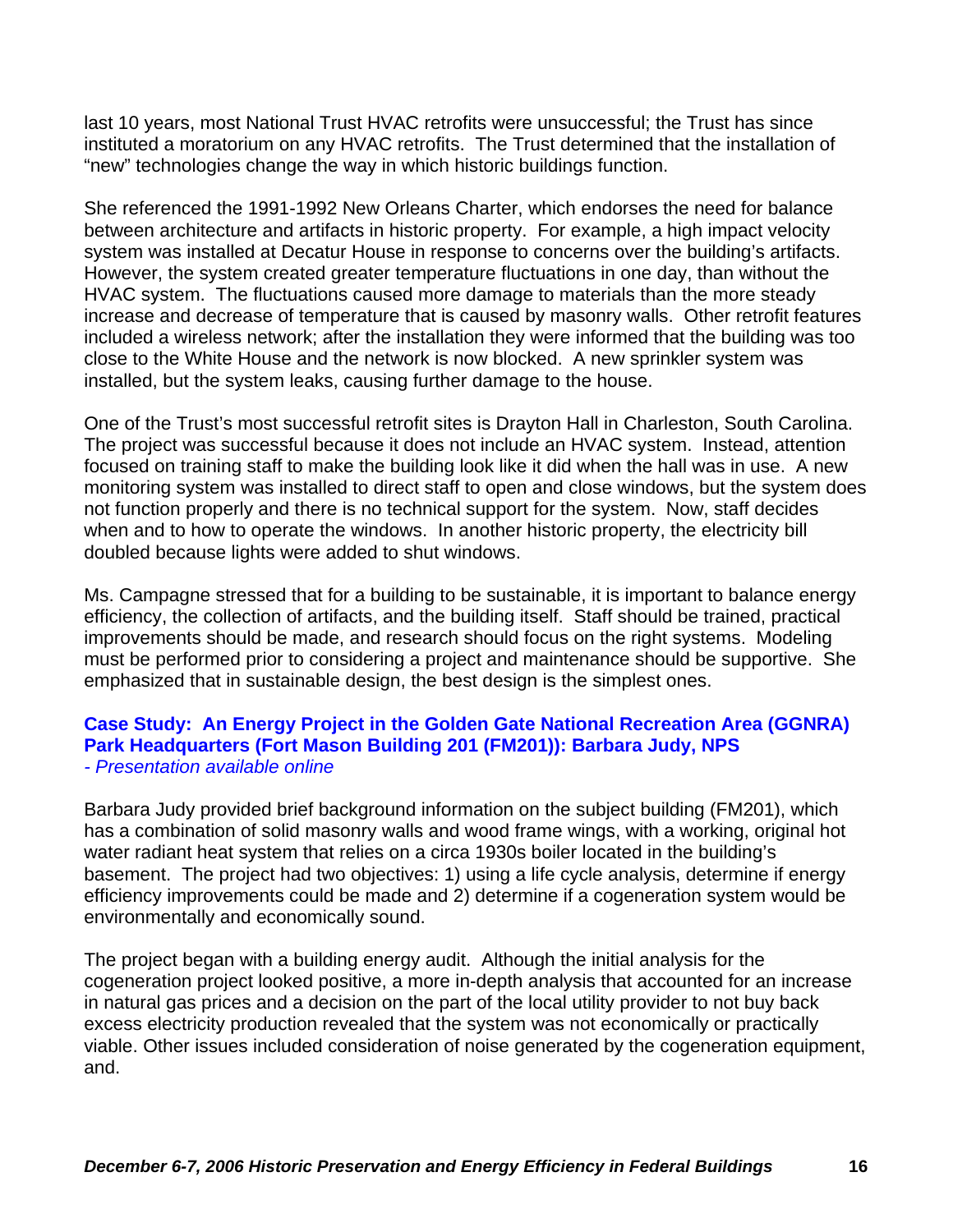Based on the building energy audit that identified 47% of the building energy consumption was being used for interior lighting, the project was developed to replace and upgrade all interior lighting. Secondarily, interior ventilation improvements were identified as an essential project component, based on code standards. The resulting construction project removed inefficient and inappropriate light fixtures and installed a combination of contemporary compatible fixtures in office areas, and period-replica fixtures in the primary interior spaces of the building. The interior ventilation system was brought up to code for ventilation standards, thus improving indoor air quality.

Electrical consumption for lighting the building was reduced by 50 percent. Total construction costs amounted to \$560,000 from 2002-2006. Ms. Judy said the project had an overall favorable result.

#### **Findings of the Greening of Historic Properties National Summit, Pittsburg, PA, October 2006: Alicen Kandt, National Renewable Energy Laboratory. (Slides were prepared by Matt Nowakowski, Air National Guard, who was not present)**  *- Presentation available online*

Alicen Kandt presented the findings of the 2006 National Preservation Conference, which was one of the first events to bring preservationists together with the sustainable design community. The summit addressed five key areas: HVAC systems, building systems, lighting, materials, and policy. Summit findings included the following:

**HVAC Systems**: Understand a building's use, including passive systems. Consider installing radiant systems.

**Building Envelope**: Further research is needed to address historic assemblies, walls, and windows. The historic preservation community should work with LEED developers to establish a credit for embodied energy,

**Materials:** Additional vocational training is required to address the best approaches for working with old materials and applying new materials to old buildings. With respect to green materials, summit findings include establishment of life cycle costs and certifications for historic buildings.

**Lighting:** For renovation projects, historic facilities require specific lighting expertise; lighting experts should be hired for large projects.

**Policy:** Application guidelines for sustainable design and historic preservation should be developed with supporting policy briefs. Increase sustainable design and historic preservation reviews.

Ms. Kandt also mentioned that education is needed to inform both preservationists and sustainable building professionals about the availability of financial (e.g., tax and rebate) incentives for both preservation and green building.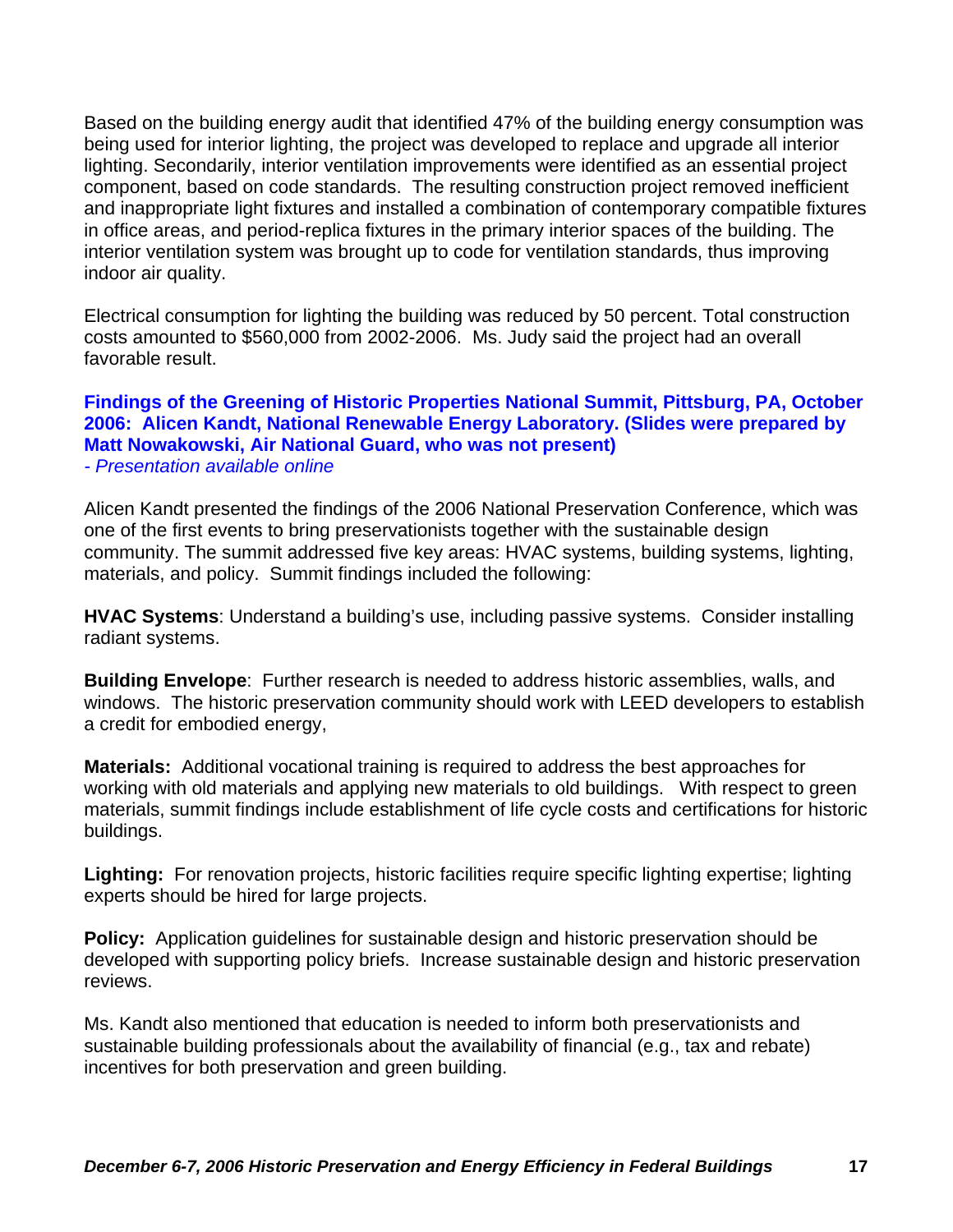As a result of the summit, organizers prepared a White Paper entitled "Pinpointing Strategies and Tactics for Integrating Green Building Technologies into Historic Structures." To review and submit public comments on the white paper, go to

[http://www.gbapgh.org/Publications.asp.](http://www.gbapgh.org/Publications.asp) The white paper will be presented at the American Institute of Architect's (AIA) May 2007 meeting.

# **Discussion Session – Identify Priority Areas of Research and Funding Sources - All Participants. Led by Andy Walker, National Renewable Energy Laboratory – Refer to Attachment E**

The group addressed priority research and funding issues.

## **Develop Action Items. Group Discussion led by Andy Walker, National Renewable Energy Laboratory – Refer to Attachment F**

The group identified action items for energy efficiency in federally owned historic buildings.

# **Closing Remarks**

Andy Walker thanked the workshop participants for their contributions to the discussion. Participants were invited to attend the Ecobuild Conference and the Renwick Gallery casestudy tour following the workshop.

# **Attachment A**



# **AGENDA**

**Meeting Agenda:** *Historic Preservation and Energy Efficiency in Federal Buildings* 

*Dates:* December 6-7, 2006

*Location:* Decatur House Museum, Washington, DC

## *Objective:*

Examine the synergies between energy efficiency and historic preservation: identify obstacles; recommend possible solutions; identify topics that require more research.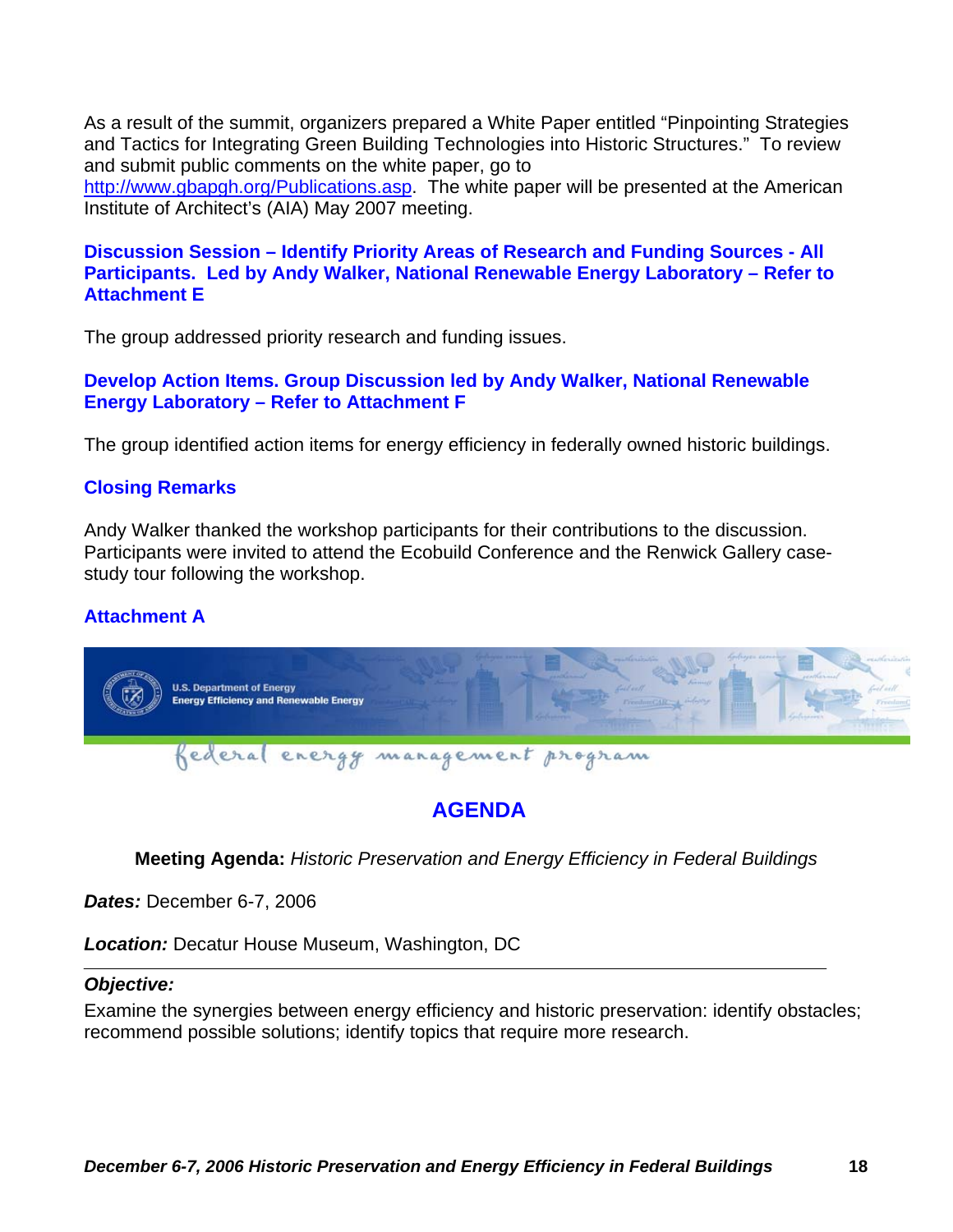#### *Wednesday, December 6, 2006*

- **8:00-8:30** Opening Remarks Rick Khan, Director USDOE Federal Energy Management Program, overview of workshop goals and procedures;
- **8:30-9:20** Round Robin Introductions All participants Each participant will be asked to summarize the key "challenges" facing their agency in integrating energy efficiency, renewable energy, and sustainability goals as part of rehabilitation efforts for historic buildings.
- **9:20-9:40** Historic Preservation Learning Portal Constance Ramirez (Federal Preservation Institute) [www.historicpreservation.gov](http://www.historicpreservation.gov/)
- **9:40-10:00** Whole Building Design Guide Sustainable Historic Buildings Resource Page -Richard Paradis (Steven Winter Associates) [http://www.wbdg.org/design/sustainable\\_hp.php](http://www.wbdg.org/design/sustainable_hp.php)
- **10:00-10:15** Break (coffee and water will be available)
- **10:15-10:35** NPS Technical Preservation Services and synopsis of symposium on improving the energy efficiency of historic buildings - Antonio Aguilar and Jo Ellen Hensley (Technical Preservation Service; National Park Service)
- **10:35-10:55** Energy Concepts for Historic Buildings Horace Foxall (US Army Corps of Engineers)
- **10:55-11:25** High Performance and Sustainable Buildings: A Historical Preservation Perspective Don Horn (General Services Administration)
- **11:25-12:05** LEED rating systems update- Jennifer Groman (US Army) LEED-NC, LEED-EB, and LEED-CI applied to historic buildings; Updates to existing systems; New systems being released in pilot (LEED-Homes and LEED Neighborhood Development (with credit for preservation))
- **12:05-1:05** Lunchtime Presentation: Re-cycling Buildings the Ultimate Green Strategy Carl Elefante (Quinn Evans Architects) Lunch will be provided
- **1:05-1:15** Break
- **1:15-2:50** Four Breakout Groups identify opportunities, challenges, strategies/solutions 1) Sustainability Rating Systems (such as LEED) and Historic Buildings
	- 2) Importance of a Holistic Approach to Energy Efficiency Projects in Historic Buildings
	- 3) Unintended Consequences of Energy Efficiency Projects in Historic Buildings/Energy Savings Myths
	- 4) Best Practices and Latest Trends in Energy Efficiency Projects in Historic Buildings
- **2:50-3:00** Break (soft drinks and snacks provided)
- **3:00-3:50** Report ideas from small groups back to large group Breakout Group Leaders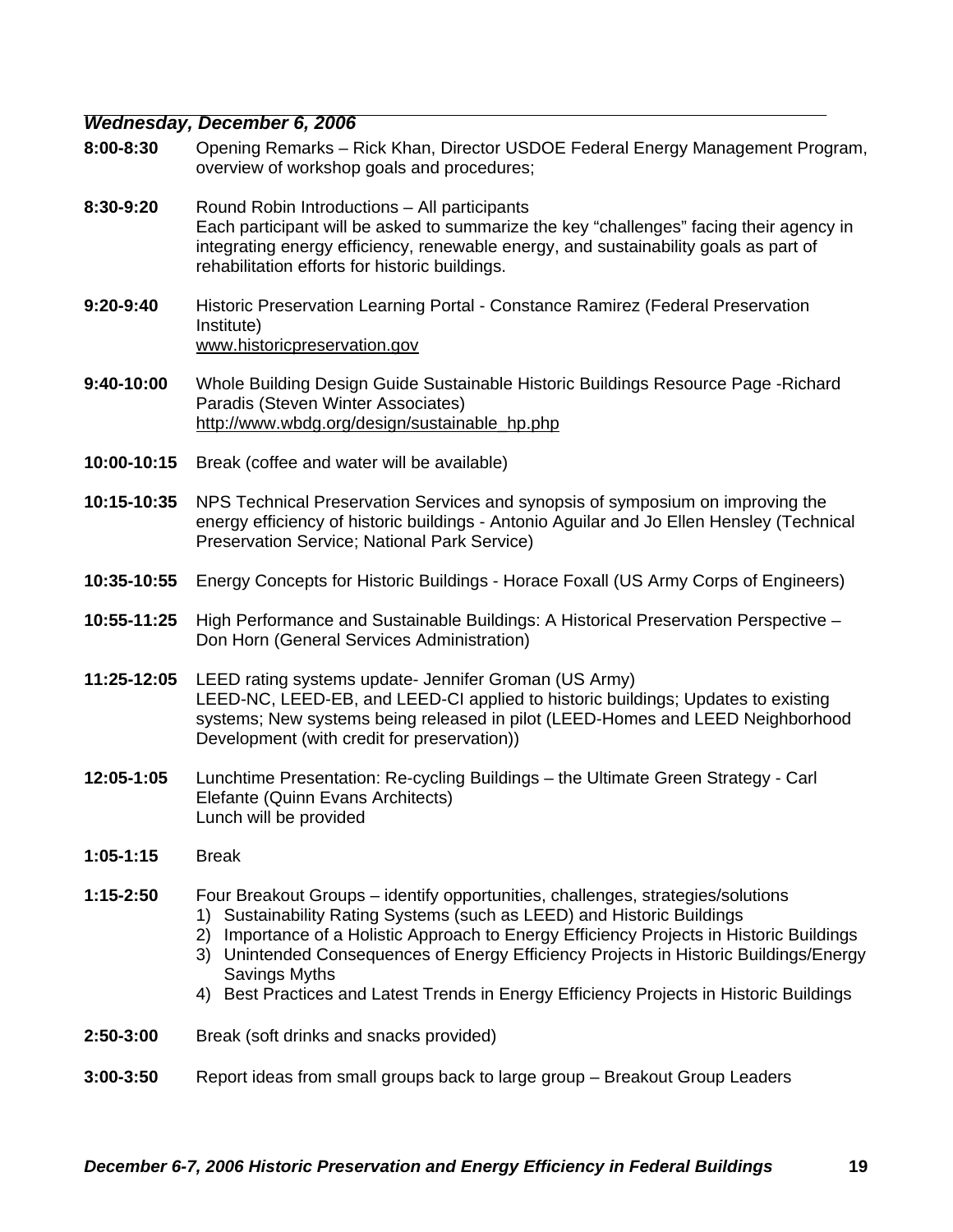# *Thursday, December 7, 2006*

| 8:00-8:30     | Open discussions and recap of findings from Day 1 - Led by Andy Walker                                                                                                                                           |
|---------------|------------------------------------------------------------------------------------------------------------------------------------------------------------------------------------------------------------------|
| 8:30-8:50     | Case Study of Energy Projects in GGNRA Park Headquarters (FM210) - Barbara Judy<br>(National Park Service)                                                                                                       |
| 8:50-9:10     | Findings of the Greening of Historic Properties National Summit, Pittsburgh, PA, October<br>2006 - Matt Nowakowski (Air National Guard)                                                                          |
| 9:10-10:10    | Breakout groups to identify priority areas for more research - All participants<br>Possible funding sources; other research/decisions that come first; other<br>research/decisions that would come after         |
| 10:10-10:20   | Break (coffee and snacks provided)                                                                                                                                                                               |
| 10:20-10:40   | Report ideas from breakout results with larger group - Breakout Group Leaders                                                                                                                                    |
| 10:40-11:30   | Group discussion – Led by Andy Walker or FEMP representative<br>Bulletize draft guidance; identify process to go through to customize a solution for your<br>particular building; how to make informed decisions |
| 11:30-12:00   | Develop action items - Led by Andy Walker or FEMP representative<br>(ex: Campaign for Fed Energy Award for EE in Historic Buildings)                                                                             |
| 12:00-1:00    | Break for lunch on your own                                                                                                                                                                                      |
| 1:00-2:00     | (Optional) Transition 2030 at the Ecobuild Conference in the DC Convention Center - Ed<br>Mazria (EcoBuild Keynote Speaker)                                                                                      |
| $3:00 - 5:00$ | Case-study tour of energy retrofits in Renwick Gallery - Daniel Davies<br>(Smithsonian Institution)                                                                                                              |
|               |                                                                                                                                                                                                                  |

# *5:00 Adjourn following tour*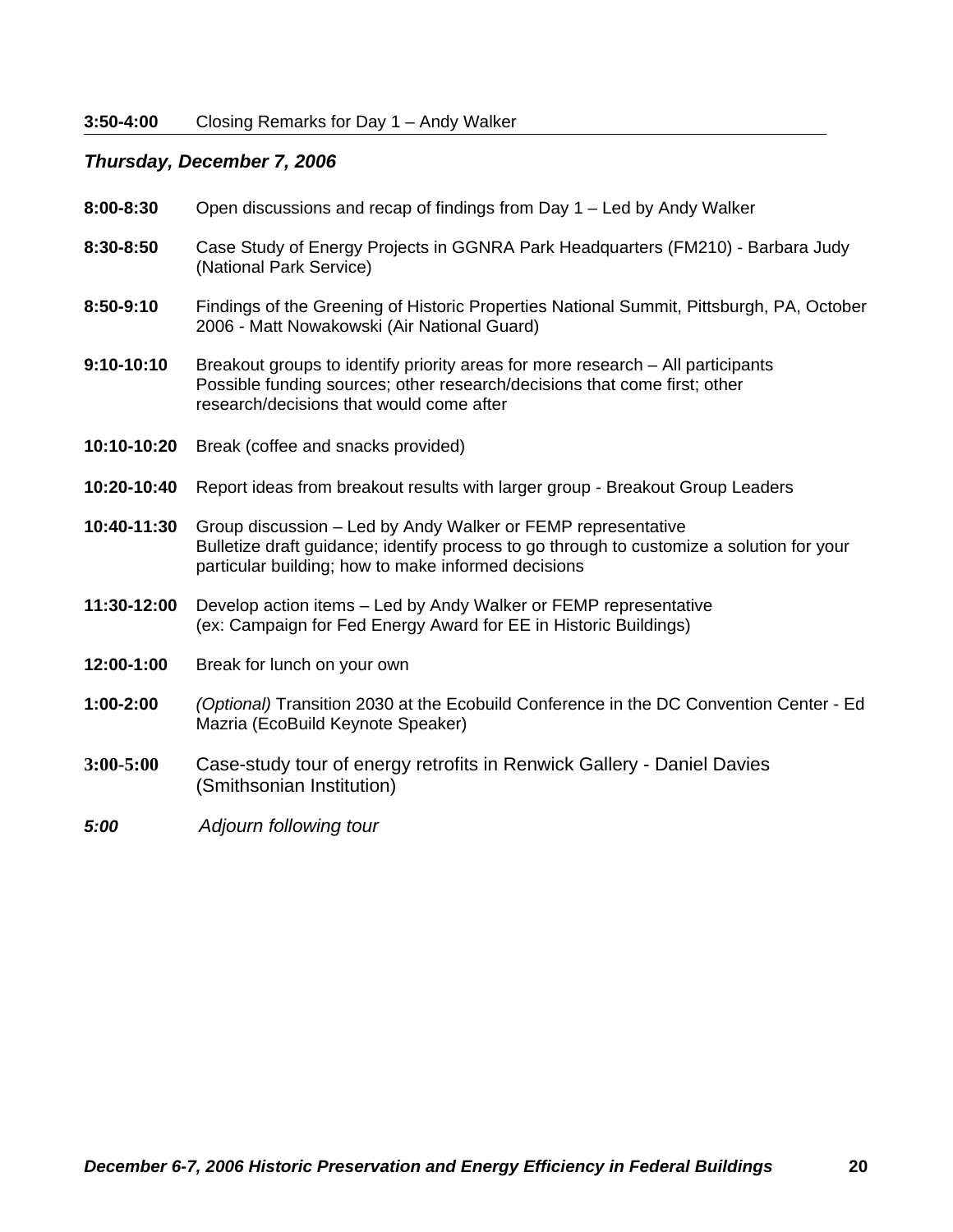#### **Attachment B**

# **PARTICIPANT LIST**

Hector Abreu GSA Liaison Advisory Council on Historic Preservation

Antonio Aguilar Historical Architect National Park Service

Gay M Bindocci Sustainability Coordinator Department of Interior National Business Center

Barbara Campagna Graham Gund Architect National Trust for Historic Preservation

Lexie Carroll Civil Engineer Forest Service Martha Catlin Program Analyst Advisory Council on Historic Preservation

Liz Creveling Architectural Historian National Park Service

Mr Lance Davis Architect-Sustainable Design General Services Administration Research & Expert Services Division (PLA)

Carl Elefante, AIA Principal Quinn Evans Architects

Beth Erickson Cultural Resources Manager National Guard

Cynthia Field Architectural Historian Emerit Smithsonian Institution

Larry Fleming **Architect** U.S. Department of Agriculture Alfred Foster Cultural Res. Staff Officer Department of the Army

Horace H Foxall Jr Historic Architect Army Corps of Engineers Center of Expertise for Historic Structures Seattle District, Corps of Engineers

Tom Gaulke Facility Engineer Consultant Indian Health Service

Jere Gibber Executive Director National Preservation Institute (NPI)

Jennifer Groman Preservation Branch Chief Base Operations Support Division U.S. Army Environmental Command

Jo Ellen Hensley Architectural Historian National Park Service Technical Preservation Services

Shawn M Herrera, EE-2L General Engineer Department of Energy FEMP

Don Horn Director, Sustainable Design General Services Administration

Melinda Humphry Architect, Design Manager Smithsonian Institution

Ms Barbara Judy Historical Architect Department of Interior Gateway National Recreation Area

Ms Alicen Kandt **Engineer** National Renewable Energy Laboratory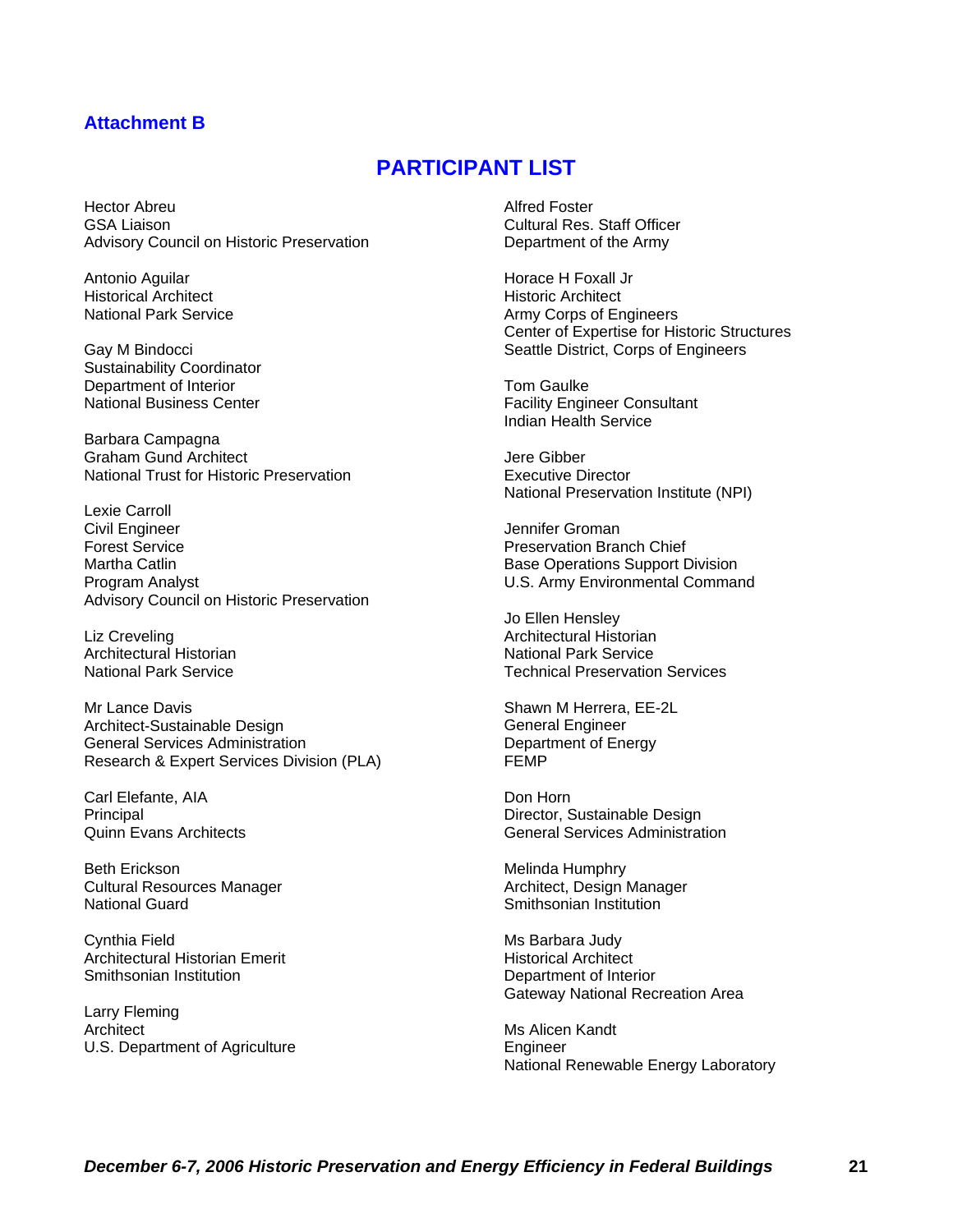Katharine Kerr Historic Preservation Spc. Advisory Council on Historic Preservation

Rick Khan Program Manager Department of Energy FEMP

Thomas Knapp **Architect** Bechtel Corp

Michelle Lewis Environmental Program Manager Air National Guard

Terri Liestman Heritage Program Leader U.S. Department of Agriculture Rocky Mountain Region

Malcolm Lillywhite Renewable Energy Consultant Domestic Technologies

Willam Luper Manager Enviro-Aire Mechanical Services

Brian Lusher Architectural Conservator Navy Navy Facilities Engineering Command (ENV)

Mr Harry I Martin, III Project Leader/Architect Navy NAVFAC Washington

Patricia McCoy Conservation Program Manager Army

Gretchen Menand Science Communicator National Renewable Energy Laboratory

Sarah Miller Civil Engineer Naval Facilities Engineering Command

Mohammed Moiduddin Electrical Engineer Army

Rebecca Nielsen Historic Pres. Specialist General Services Administration

Matt Nowakowski Cultural Resource Consultant Air National Guard

Elizabeth O'Hara Director of Federal Affairs National Trust for Historic Preservation

Mr Richard Paradis Program Manager Sustainable Buildings Industry Council

Sharon Park Chief National Park Service Technical Preservation Services Branch

Jenny Parker **Historian** National Park Service

Constance Ramirez program manager National Park Service

Andrea Robinson Assistant Security Manager Smithsonian Institution

Jonathan Sager Preservation Officer MD State Historic Preservation Office

John Sandor Architectural Historian National Park Service Technical Preservation Services

Kathleen Schamel Federal Preservation Officer Department of Veterans Affairs

Herman Shaw Contracting Officer International Broadcasting Bureau

Rhonda Sincavage Program Associate, State and Local Policy National Trust for Historic Preservation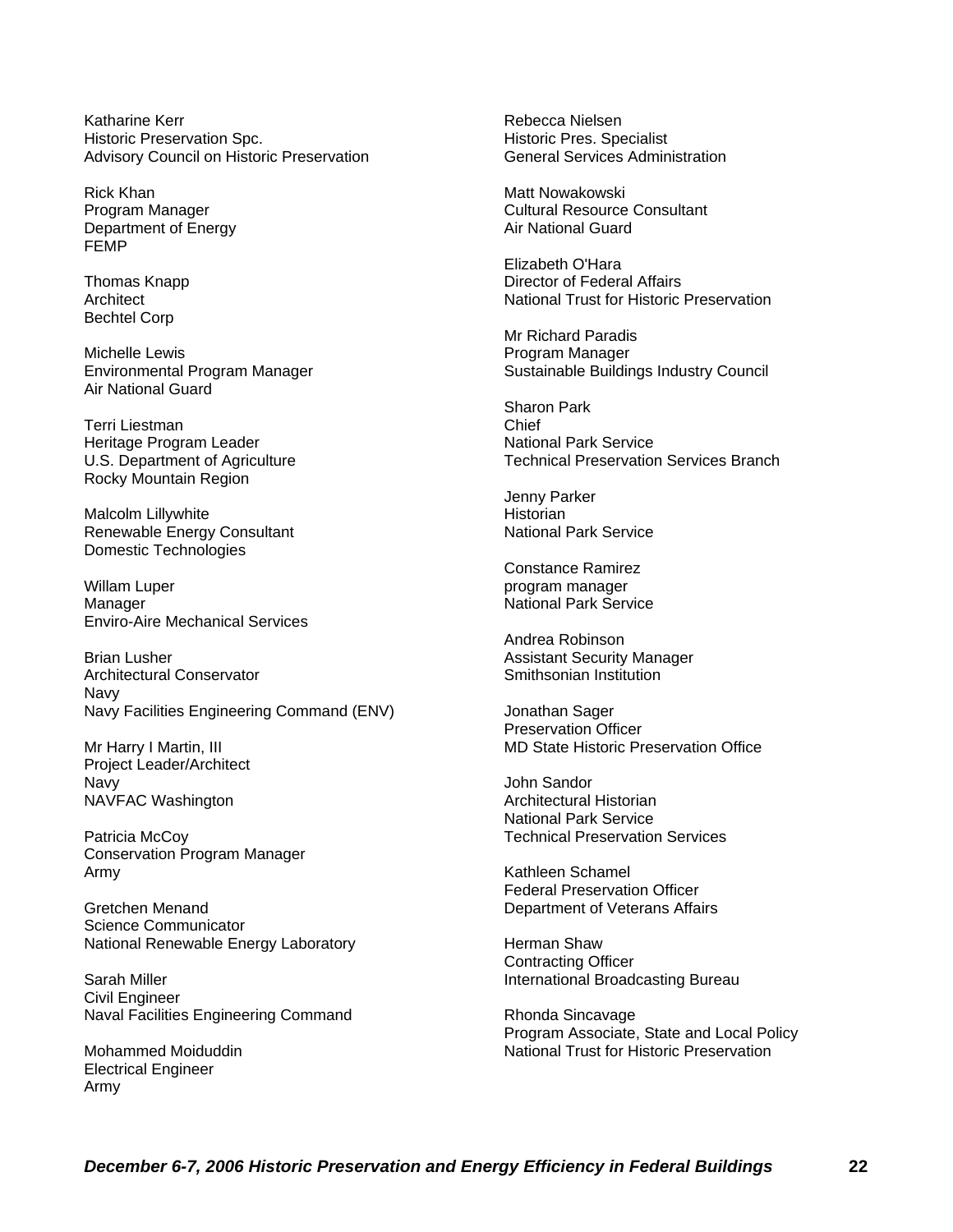Katherine Slick **Program Manager** Program Manager Preservation Officer Navy State of New Mexico State Historic Preservation Office **Andrea Valentine** 

Maureen Sullivan **Army** Army Federal Preservation Officer Department of Defense<br>
Off of the Dpty Under Secretary of Defense<br>
Senior Engineer Off of the Dpty Under Secretary of Defense

John Thurber

Asst for Engineering Mgmt

National Renewable Energy Laboratory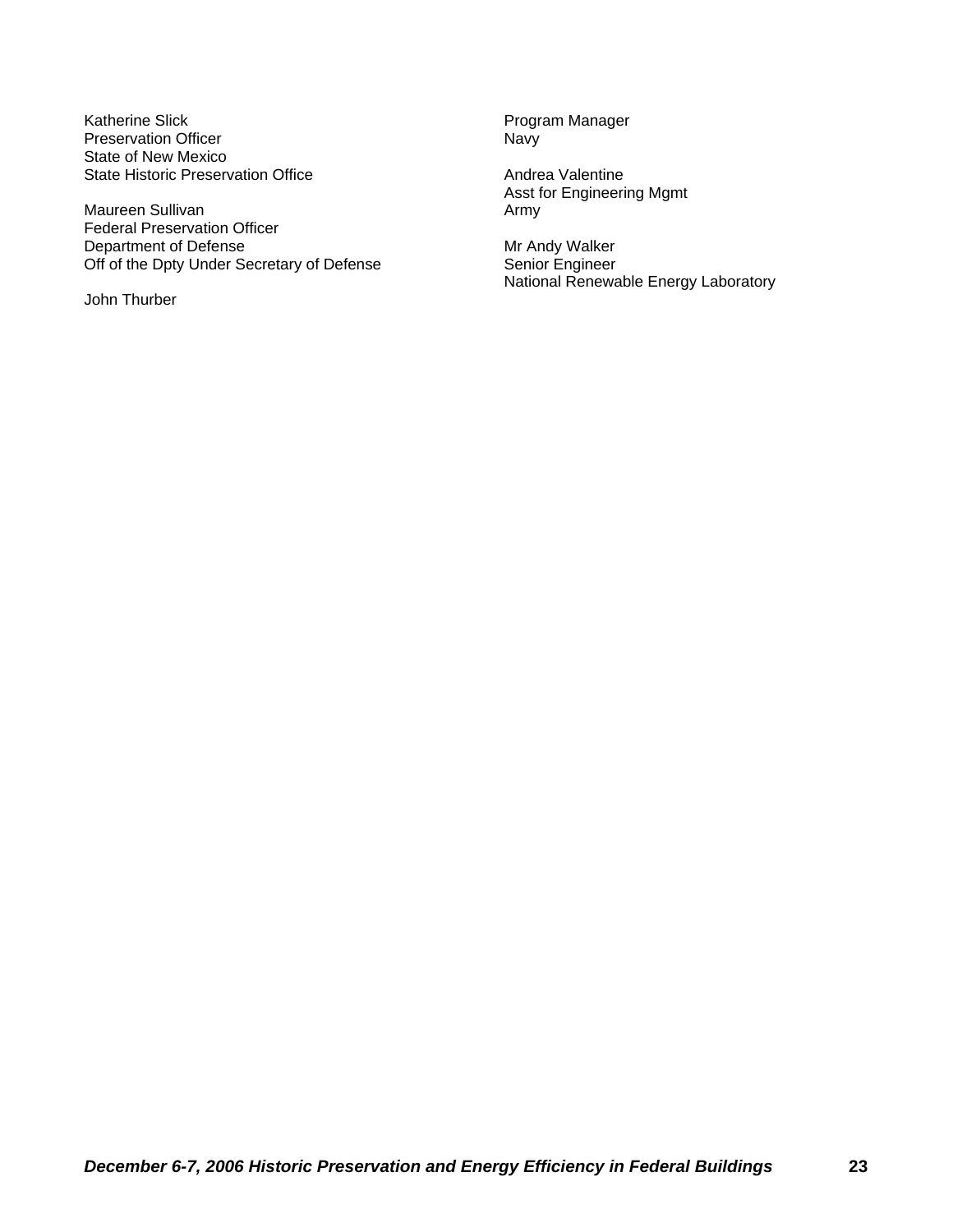# **Attachment C**

# **PARTICIPANT INTRODUCTIONS**

During the opening session of the workshop, participants were asked to briefly introduce themselves and note historic preservation issues they would like addressed.

**Barbara Judy**: National Park Service, Gateway National Recreation Area. She mentioned that at NPS, the agency often does not have the ability to solve complex structural problems due to each project's unique goals.

**John Thurber:** Naval Facilities Engineering Command. During major projects, NAFVAC leadership tends to focus on current costs, rather than life cycle costs. He recommends Energy Policy Act of 2005 guidance.

**Sarah Miller:** Naval Facilities Engineering Command. Operational facilities pose a significant challenge; it is difficult to maintain the historic appearance if a facility serves the same purpose for which it was originally built. There is a need to balance operational needs with energy legislation requirements.

**Martha Catlin:** Advisory Council on Historic Preservation. Conflicts will exist between different policy mandates, especially with respect to NPS. For example, there are potential issues associated with LEED standards vs. Department of Interior standards. It is important to discuss these issues at an early stage.

**Maureen Sullivan:** Department of Defense (DOD), Federal Preservation Officer. DOD has over 350,000 buildings; 30 percent are over 50 years old and 68 percent will be considered historic in 20 years. Historic preservation is an issue for DOD and presents many technology-related challenges.

**Patricia McCoy:** Department of the Army, Conservation Program Manager. The aging infrastructure represents a challenge for the Army.

**Katherine Curr:** Advisory Council for Historic Preservation. She is interested in learning more about topical issues.

**Brian Lusher**: Naval Facilities Engineering Command. Historic preservation should increase its focus on engineering and architecture.

**Jo Ellen Hensly:** National Park Service, Technical Preservation Services. She is primarily involved in reviewing rehabilitation projects, including historic preservation and energy efficiency. She is involved in updating the Preservation Brief on energy, which is nearly 30 years old.

**Jenny Parker:** National Park Service, Technical Preservation Services. She is interested in advising property owners about tax credits and incorporating LEED standards into projects.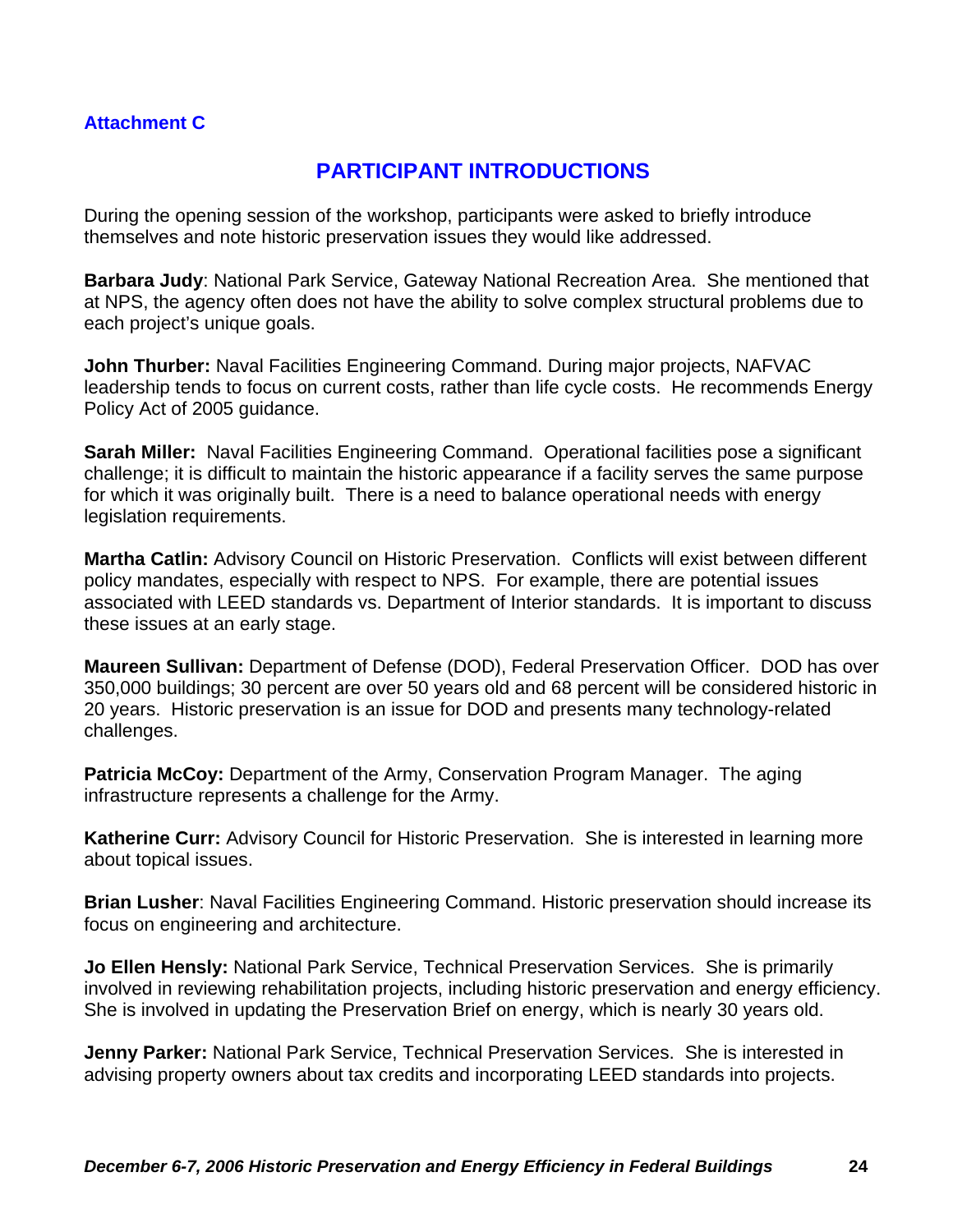**Jonathan Sager**: Maryland State Historic Preservation Office. He noted that states would benefit from flexible or holistic guidance from Federal agencies, particularly the advisory Council and the National Park Service.

**John Sander:** National Park Service. More information is needed on technologies – e.g., best solution data to justify project ideas and solutions.

**Kathleen Schamel:** Department of Veterans Affairs, Federal Preservation Officer. Preservation of VA facilities could compete with mandates associated with veterans care and the changing medical system. She is interested in identifying options for integrating preservation with veterans care.

**Jere Gibber:** National Preservation Institute. The institute plans to conduct a seminar on energy; he hopes to learn more about the topic at this workshop. For more information regarding the energy seminar, please click [here.](http://www.npi.org/seminars.html)

**Donna Meyer**: Federal Preservation Officer, Department of Agriculture (USDA) for Rural Development. Her office provides financial assistance for low-income housing, businesses, and utilities. The office often has encountered problems with windows and energy efficiency and renewable energy issues.

**Don Horn**: Director of Sustainable Design, General Services Administration. He noted that many Asset Managers involved with historic preservation projects often look at bottom-line costs only.

**Rhonda Sincavage**: National Trust for Historic Preservation. She is interested in working with the USGBC on their green rating system in order to address historic preservation issues.

**Katherine Slick:** State Historic Preservation Officer, State of New Mexico. She noted that many processes do not include a holistic approach, which is important for achieving projects requirements. She is a member of the National Conference of State Historic Preservation Officers Board. A state executive order requires that state projects meet LEED standards.

**Richard Paradis:** Steven Miller Associates. He noted that many technological advances may be helpful in solving some current problems, such as lighting issues.

**Harry Martin**: Department of the Navy. He serves as a Navy liaison, presenting projects to the National Capital Planning Committee. He is presently converting industrial buildings into office buildings, which presents a challenge to maintain the integrity of the facilities.

**Antonio Aguilar:** National Park Service. He noted as that there are many challenges to finding sensible solutions with realistic goals for historic preservation and energy conservation.

**Constance Ramirez:** National Park Service, Federal Preservation Institute. She works with Federal agencies to provide training for government officials. The challenge is to promote the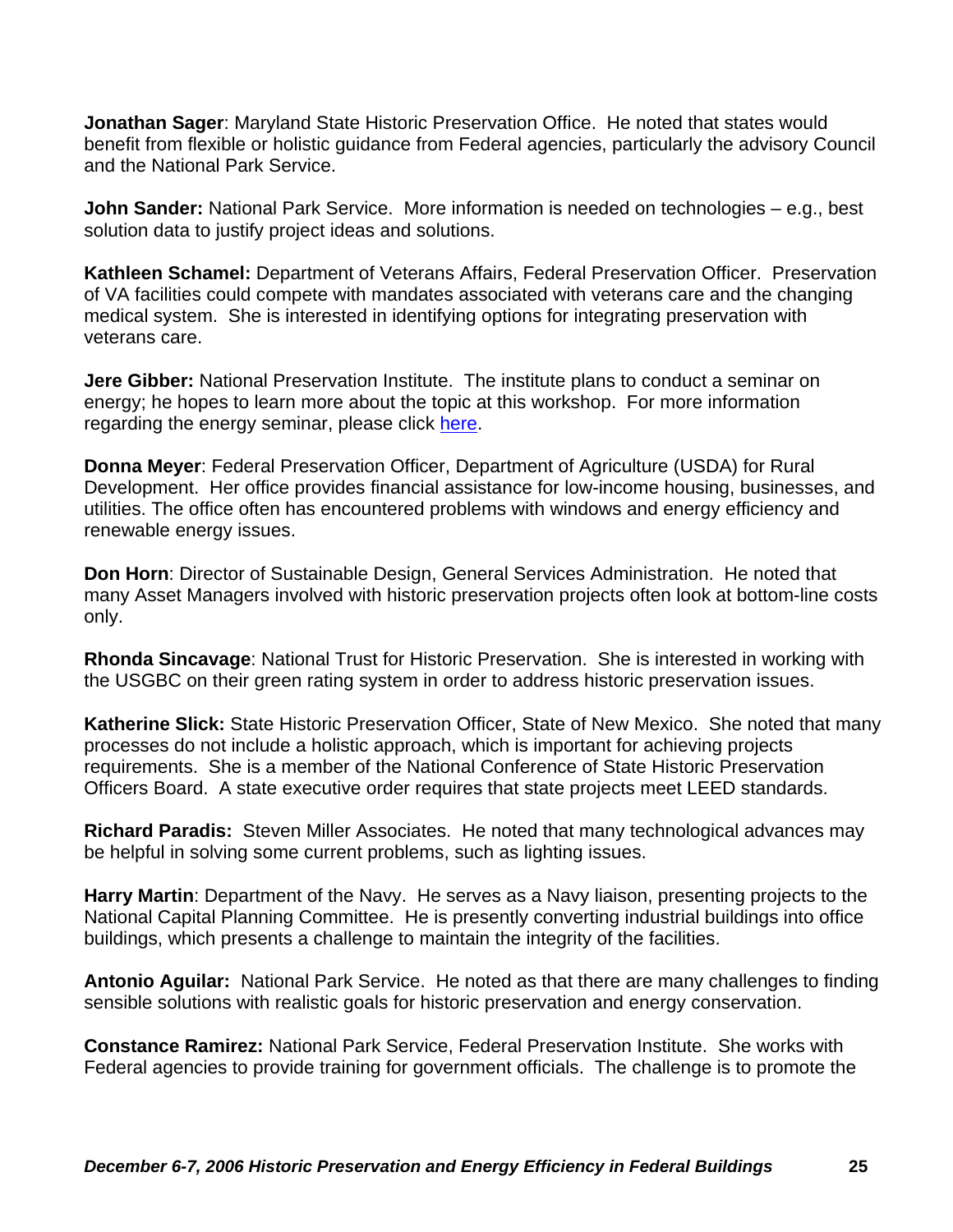sharing of information and lessons learned among agencies; many agencies have their own directives and procedures to follow.

**Alicen Kandt:** National Renewable Energy Laboratory

**Gretchen Menand:** National Renewable Energy Laboratory

**Tom Gaulke:** U.S. Public Health Service, Indian Services He is working with the historic Indian Services' facilities; health care is considered more important than historic preservation or energy efficiency. He is interested in how to achieve energy efficiency without compromising an agency's mission.

**Hector Abreu:** Advisory Council, General Services Administration Liaison. He is interested in sustainable education.

**Barbara Campagna:** National Trust for Historic Preservation and President of the Association of Preservation Technology. She is interested in bringing together LEED and historic preservation. Many projects she has been involved in do not take into account, embodied energy of life cycle analysis. She has worked with various agencies to create a national policy on sustainable historic preservation.

**Allan Miller:** General Services Administration. His group is in the process of incorporating building commissioning in order to determine energy savings.

**Jennifer Groman:** Department of the Army and Advisory Council on Historic Preservation. She noted that the LEED Silver certification is difficult to achieve for the preservation of historic buildings. Her agency has over 35,000 small buildings and she is interested in integrating sustainability.

**Lee Foster:** Department of the Army. The Army has a large inventory of historic buildings; he is an advocate of adaptive reuse and finding new ways to use buildings vs. demolition of facilities.

**Terry Liestman:** Heritage Program Leader, National Forest Service, Department of Agriculture. She is involved in the restoration of old buildings. The Forest Service has many buildings that are unusable, not wanted, and off the energy grid. Her goal is to adapt these buildings into usable structures.

**Malcolm Lillywhite:** Domestic Technologies, Department of Agriculture Contractor. A major issue is that USDA facilities are off the energy grid. He believes renewable energy could be the foundation for providing power to USDA buildings. He hopes to use buildings for ecodevelopment and eco-tourism and in merging technology with the cultural environment and economic development.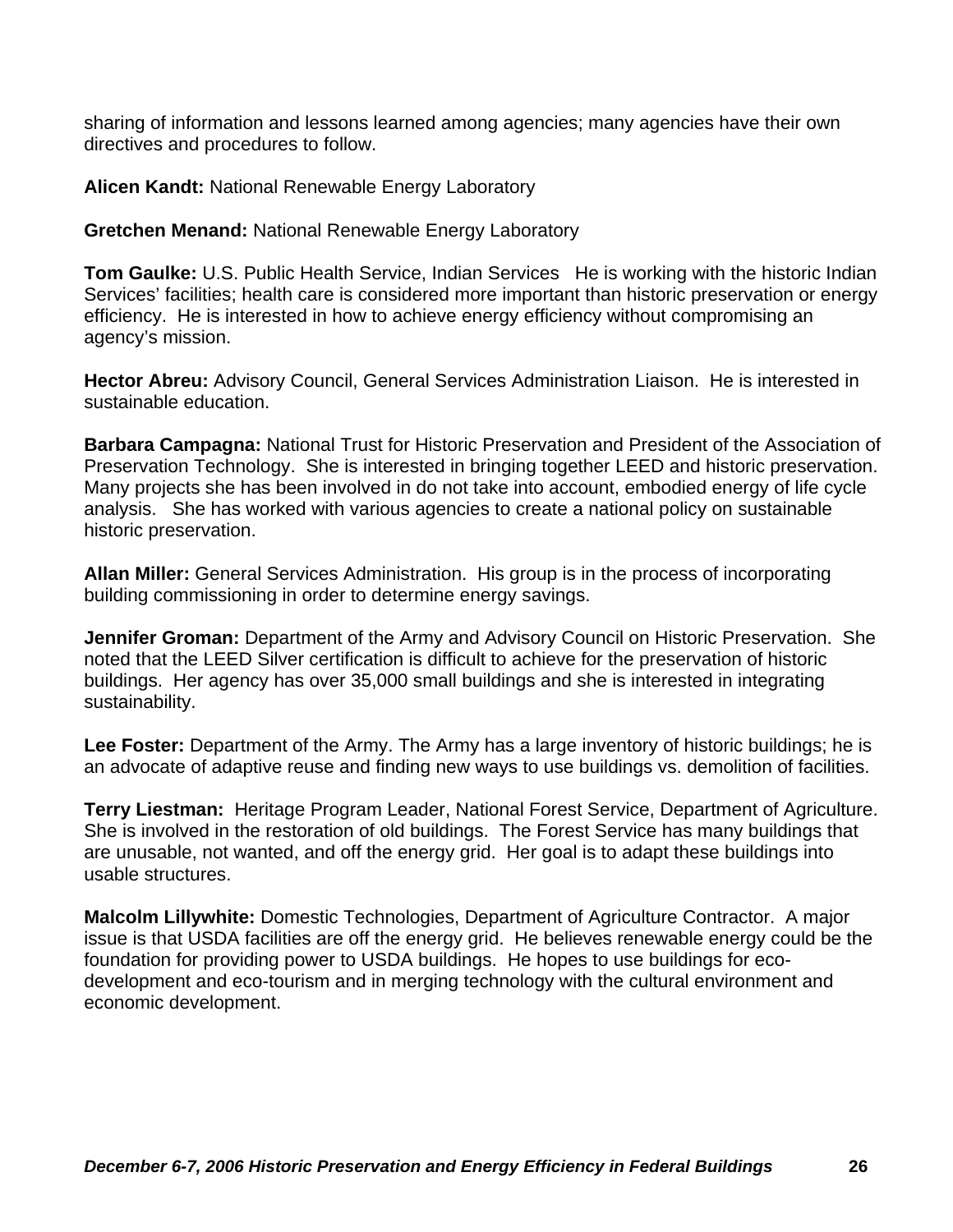# **Attachment D**

# **BREAK-OUT GROUP SESSIONS RECOMMENDATIONS**

## **Group 1 - Sustainability Rating Systems and Historic Buildings**

Participants noted that one "cultural value measurement" is an important element that is missing from current rating systems. The discussion focused on LEED and resulted in the following points made by this group:

- 1. Recognize that there is an existing initiative to encourage the incorporation of historic building qualities into LEED, for which only historic buildings can qualify.
- 2. Encourage the review of credit categories.

#### Energy Efficiency:

- Reexamine the energy efficiency performance threshold
- **Include a new measurement platform for examining new construction vs. old construction** over the course of the life cycle

#### Materials:

- Establish a credit for retention and repair and traditional craft
- Measure the quality of materials removed; currently credit is provided only for remaining materials
- Assign points for the design of repairs
- Reexamine the point system for no action or retention of existing materials

#### Sighting:

Recognize the difficulty for historic buildings in terms of siting issues

#### Indoor Air Quality:

**Amplify current benefits** 

#### Innovation:

- **Introduce cultural value; possibly applicable for historic buildings only**
- Recognize intrinsic value of traditional building structures and systems
- Recognize the need for a technical study on durable materials worthy of an environmental credit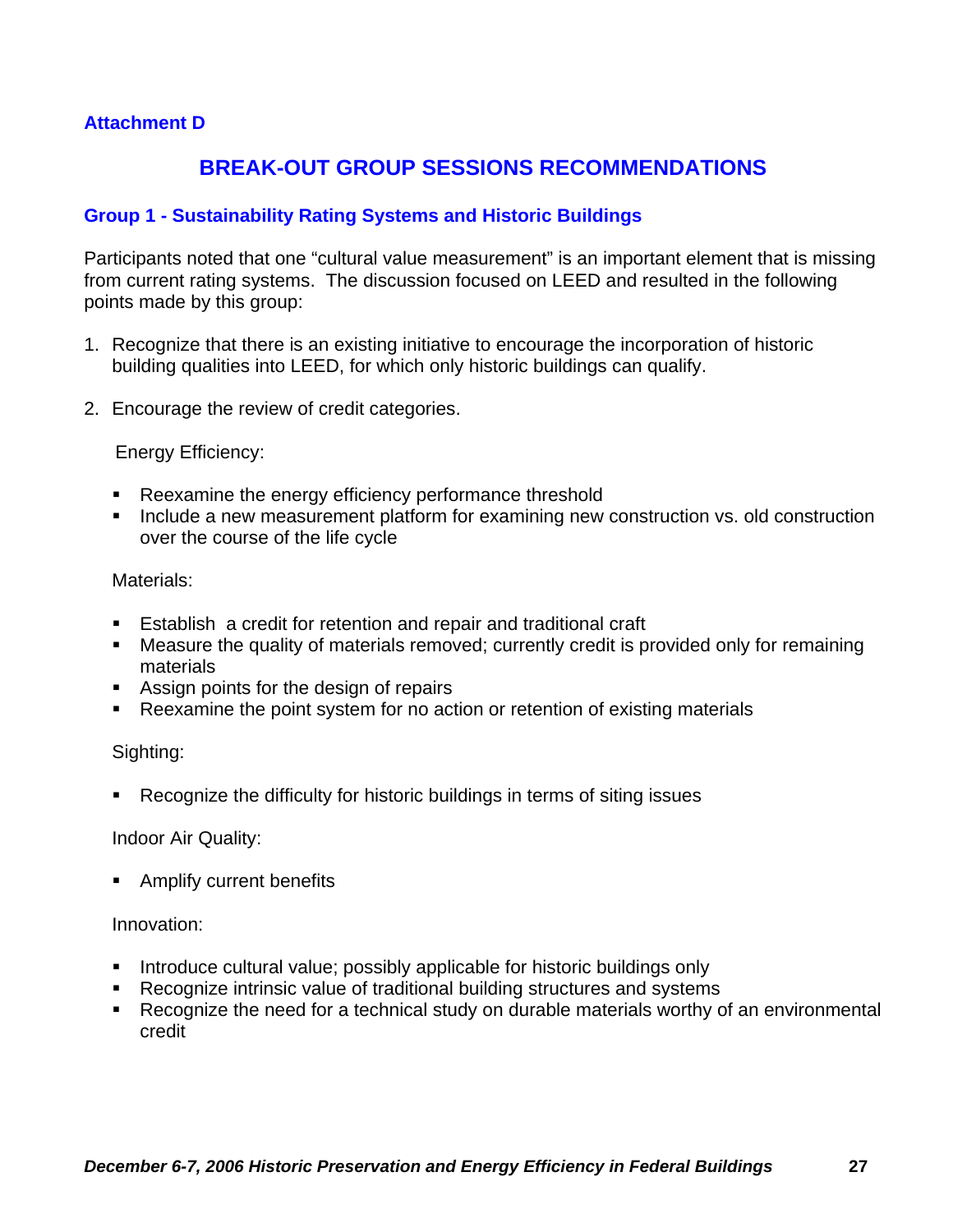# **Group 2 - Importance of a Holistic Approach to Energy Efficiency Projects in Historic Buildings and Unintended Consequences of Energy Efficiency Projects in Historic Buildings/Energy Saving Myths**

The group defined a holistic approach as having the following characteristics:

- Climate specific
- Examines urgency of upgrades; applicable primarily for long-term projects
- **Must account for a building's total needs**
- **Studies a building's inherent energy efficiency features**
- Should examine the history of building and energy use
- Should consider possible unintended consequences of modern technologies in historic buildings
- **Respect historic preservation and energy efficiency ideals**

The group identified obstacles to a holistic approach:

- Stove-piping
- Costs, time, and knowledge constraints
- **Policy makers are too isolated and not directly related to the decisions made**
- Mandates too specific and not appropriate or part of a comprehensive plan
- Exclusion of real costs of demolition and mitigation (i.e. exclusion of LCA)
- Separation of capital operational budgets, which discourages LCA
- Costs to collect/determine a building's original design, due to costs for energy upgrades
- Understanding a building's current situation; e.g., what works and what is problematic
- Obtaining accurate information about life-cycle costs of products
- **Lack of motivation**

The group identified solutions for achieving a holistic approach:

- Leadership of the Federal Energy Management Program (FEMP) and Federal Government
- **Develop a comprehensive historic preservation plan within each agency**
- Case studies of successful Federal energy efficiency projects in historic buildings
	- o How decisions were made and funded
	- o How obstacles were overcome
	- o In absence of these projects, launch piloting studies
- Create energy efficiency excellence awards for Federal agencies; consider a collaboration between the National Trust and DOE
- Train laborers to make historic buildings perform better/be more energy efficient and architects/engineers and preservationists on how to meet energy efficiency and historic preservation goals
- **Draft statement of work and work criteria for contractors to encourage energy efficiency** standards
- **Provide better energy efficiency software analysis tools that are specific to historic buildings**
- Cross education of State Historic Preservation Officers (SHPO's) in historic preservation and sustainability; this could be funded by DOE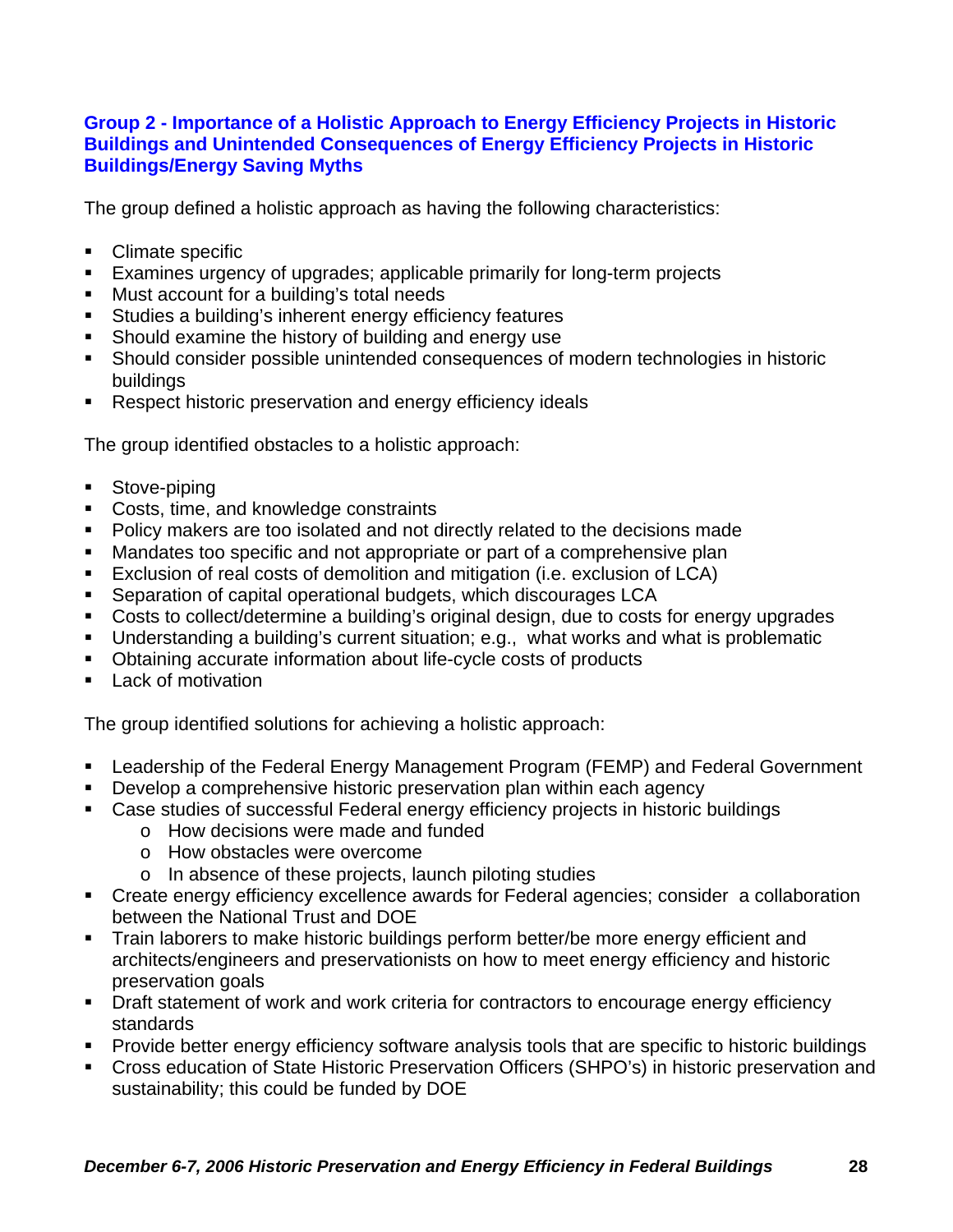- Ask DOE to serve as an advisor to the Advisory Council on Historic Buildings
- Ask Advisory Council to issue a policy statement on energy efficiency in historic buildings

# **Group 3 - Best Practices and Latest Trends in Energy Efficiency Projects in Historic Buildings**

The group stressed the importance of communications, especially with respect to best practices.

- 1. How to identify trends and best practices?
	- a. Ask for submissions and gather data to share between agencies
	- b. Use portal or WBDG to blog and share practices
	- c. Use APT List serve
	- d. Awards: emphasize currently recognized best practices
	- e. Conduct seminars for Federal officials to encourage the flow of ideas among agencies
	- f. Prepare and submit a paper on best practices, historic preservation, and energy efficiency
	- g. Identify best practices by asking people to make presentations on projects
- 2. Challenges to finding and communicating best practices:
	- a. Funding is derived from a disbursed source
	- b. Lack of funds
	- c. Information needs depend on the project
	- d. Communication is a major issue: energy efficiency and historic preservation are different communities
	- e. Balance
- 3. Strategies for identifying best practices:
	- a. Prepare a list of appropriate measures and techniques
	- b. Use language that people can understand
	- c. Need a high-level MOU and enhanced relationships; meet SHPO's to encourage a greater dialogue
	- d. Establish team building from top to bottom; this is necessary to encourage working together. (This group called for a change in the workplace – an environment that is more centered on communications and working together)
- 4. Examples of Best Practices:
	- a. Best examples occur with early communications across disciplines
	- b. Firehouse demolition project at Fort Bragg: project across agencies
	- c. Award recognition to encourage high-level projects
	- d. Best practice sessions at conferences and seminars
	- e. Involvement of all stakeholders from top to bottom
	- f. Heat pumps
	- g. Credit trading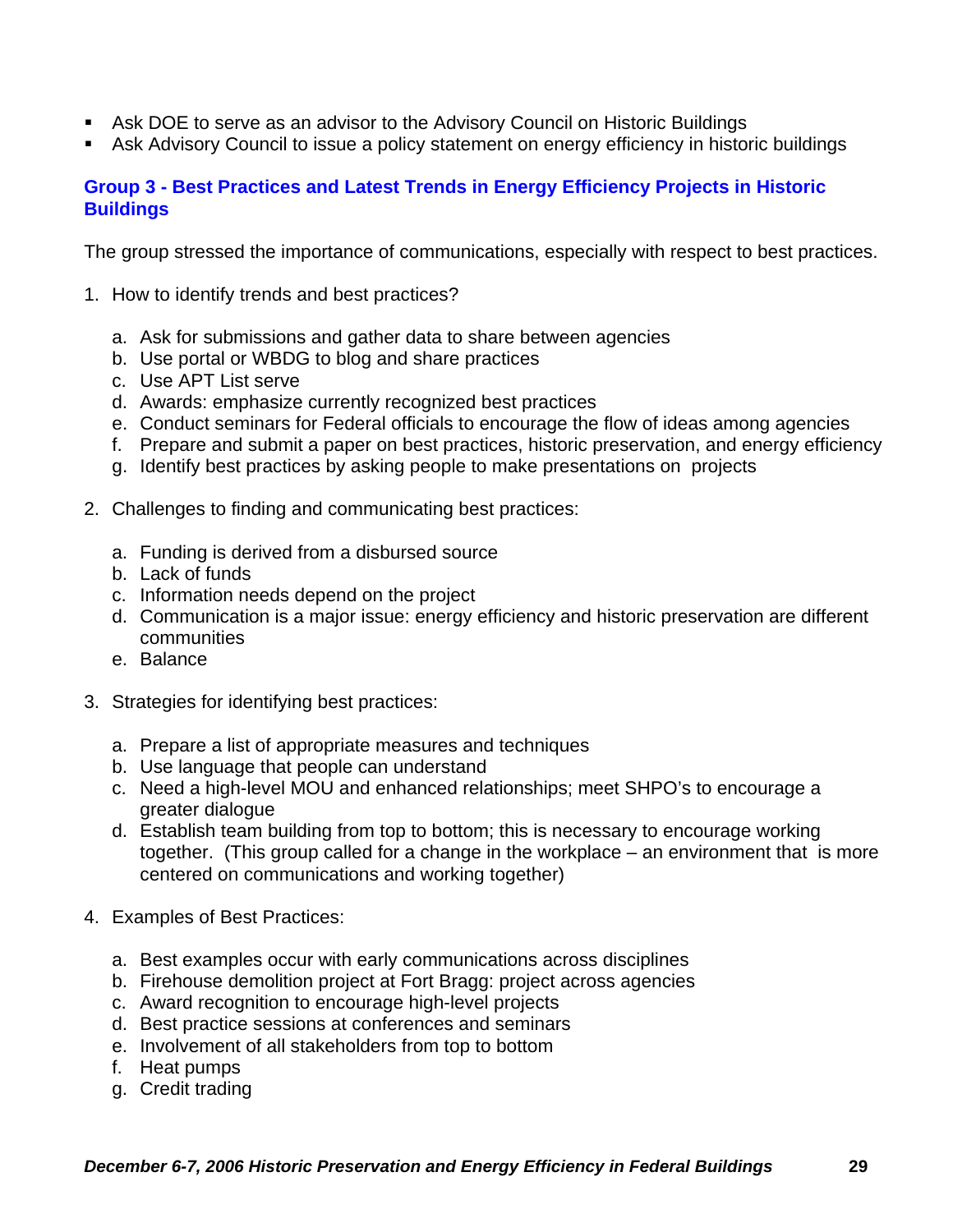- h. Operating historic buildings following other changes; for example, re-opening skylights
- i. In-floor heating and cooling and individual controls
- j. Projects: Lafayette building (tried to keep historic windows forced a study to be performed)
- k. Identify areas for additional research
- 5. Areas for further research:
	- a. Masonry walls, moisture, vapor barriers
	- b. Conducting research to support good projects
	- c. Encouraging current technologies to be more visually inclusive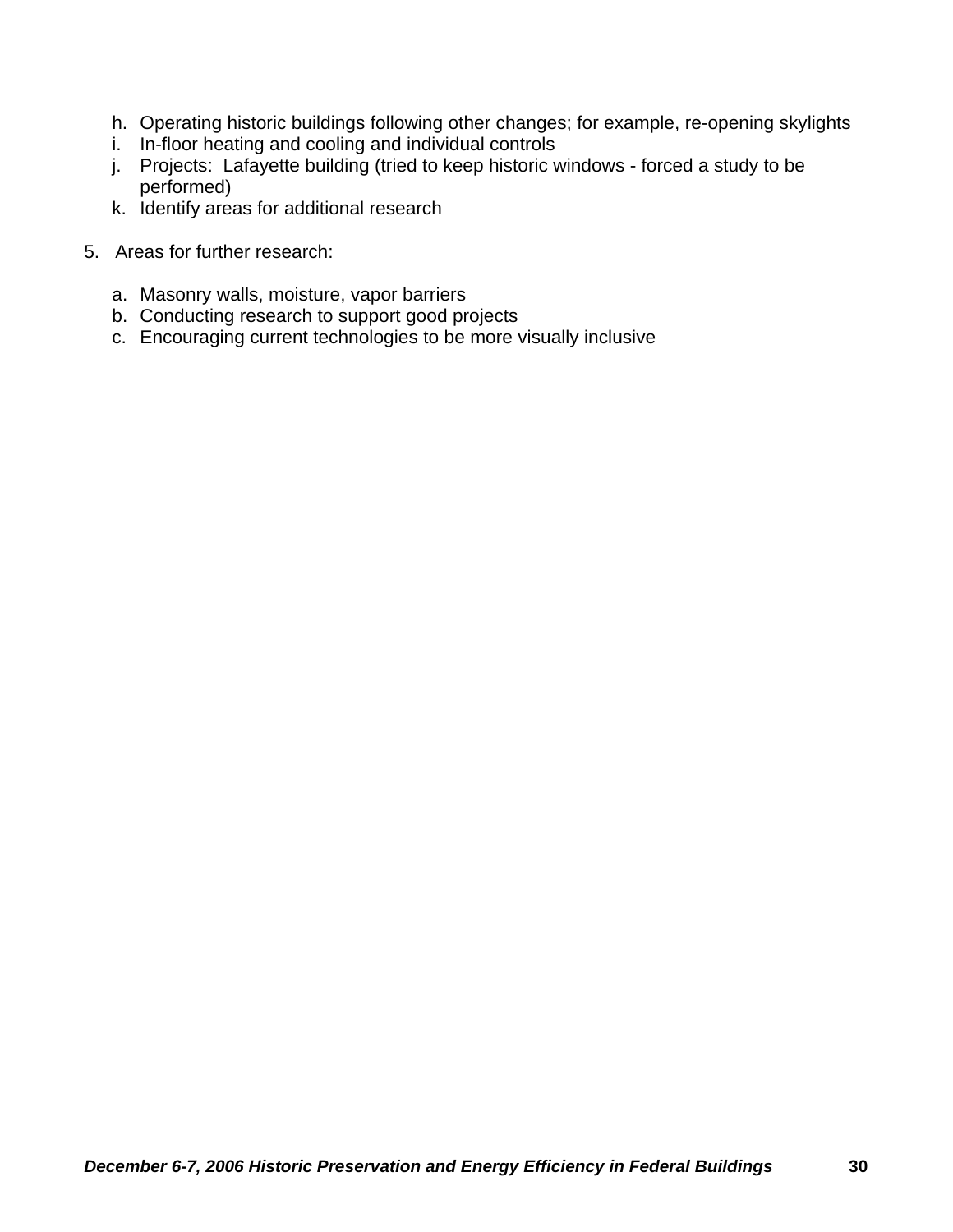# **Attachment E**

# **PRIORITY AREAS FOR ADDITIONAL RESEARCH AND FUNDING**

Regarding the need for additional funding, the group noted that the smallest historic buildings are often the most expensive to upgrade. Yet, if non-technological solutions can be identified, small renovations may work the best and include the least costly solutions.

The group compiled the following list of potential areas for additional research:

- 1. Mass effects and revisit models
- 2. Catalog research from other organizations:
	- a. DOE laboratories
	- b. Universities
	- c. Construction Engineering Research Library (CERL) (sustainability and historic preservation guidance)
	- d. International
	- e. National Institute for Science and Technology (NIST)
- 3. Application of testing
	- a. Blower door tests
	- b. DOE assessment centers
	- c. Compile the results
- 4. Include manufacturers in discussions to help them adapt to different needs
- 5. More information is needed on the differences between the refurbishment/ replacement of windows
	- a. Film
	- b. Weatherization (caulking)
	- c. Research on how to retrofit large metal frame windows
	- d. Appropriate storm windows: interior/exterior
- 6. Effect of insulating walls
	- a. Geographically specific
	- b. Insulation performance and understanding of the types of insulation
	- c. Damage to materials
	- d. Climate specific
	- e. Building Enclosure Technology and Environmental Council (BETEC) the group conducts building and testing in conjunction with universities
	- f. Proper installation, e.g., to preserve paints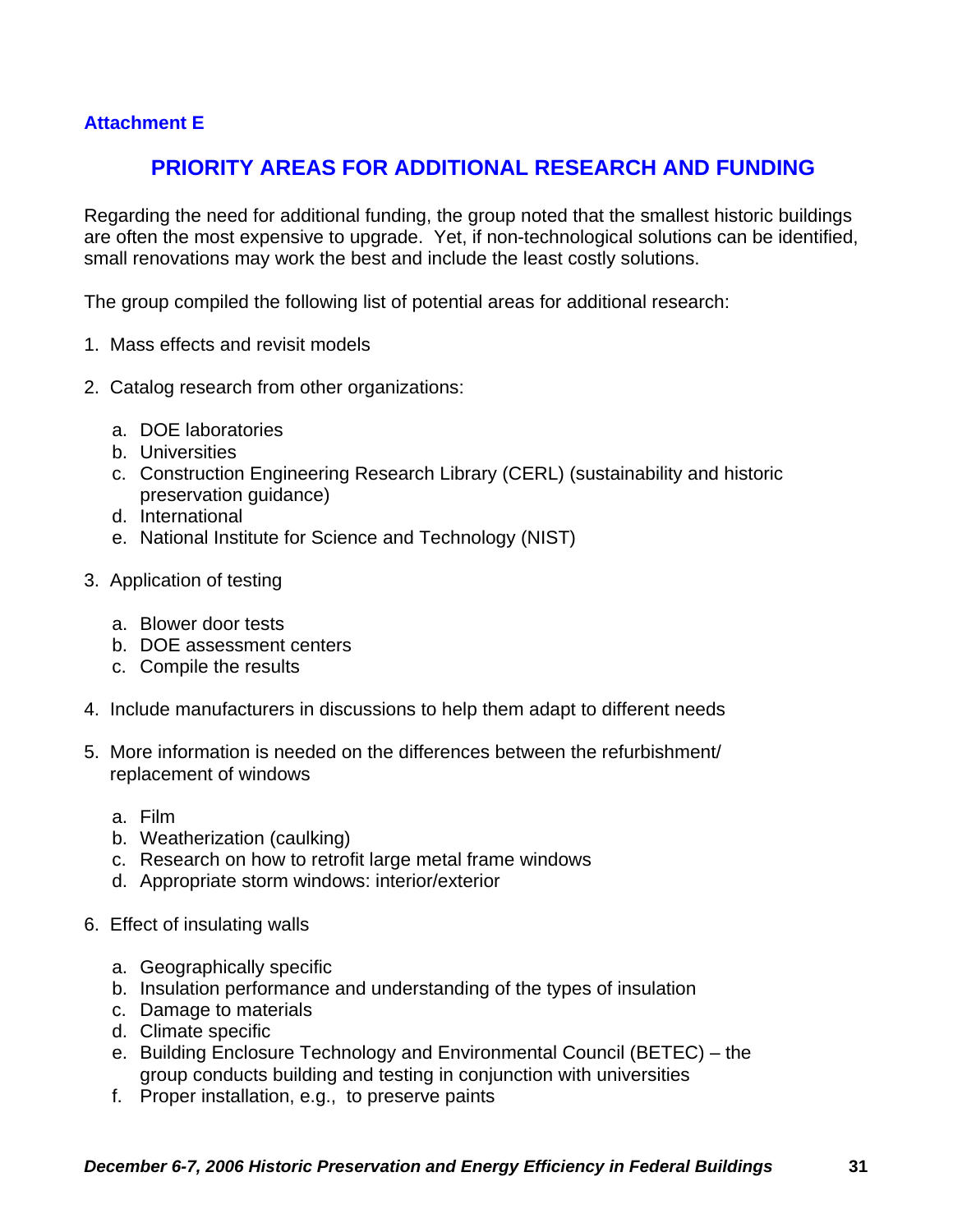- 7. Pros and cons of attic ventilation
	- a. Moisture, change in temperature
	- b. Condensation on ducts
- 8. Different audit protocol for historic buildings and understanding comfort levels
	- a. Not all about human comfort (preservation)
	- b. For comfort in buildings, how to condition for space; look at the Cherry Creek Restaurant example
	- c. May need better information to overcome dominance of HVAC system
	- d. Cannot forget comfort because buildings are often used differently today than in prior years; creates more stress for the buildings.
	- e. Period and geographic locations are important for making decisions; Different suite of measures
- 9. Study assembly's tolerance to modification
	- a. Database of failures due to heating and cooling
- 10. "Wisdom of use" how to maintain
- 11. Ventilation (CFD)
	- a. Understand how heating and cooling work compared to fresh air
- 12. Cost-benefit study of measures specific to historic buildings
	- a. Authoritative source
	- b. Specific with historic buildings to capture issues of easy preservation versus relative cost (e.g., include externalities)
	- c. Include impacts on historic buildings
	- d. Revisit 10CFR436 regulation criteria: do we need something special for historic buildings?
	- e. Consider synergistic effects all the way through
	- f. Expand conventional cost/benefit to include historic buildings issues e.g., radiators, baseboards
- 13. Health effects and indoor air quality impacts of measures
- 14. Consider buildings that will be designated historic: post-WWII construction
- 15. How to mitigate ultra violet (UV) criteria for integrity of glass in modern buildings?
- 16. Identify different funding pools that can be merged by different/multi-agencies sources.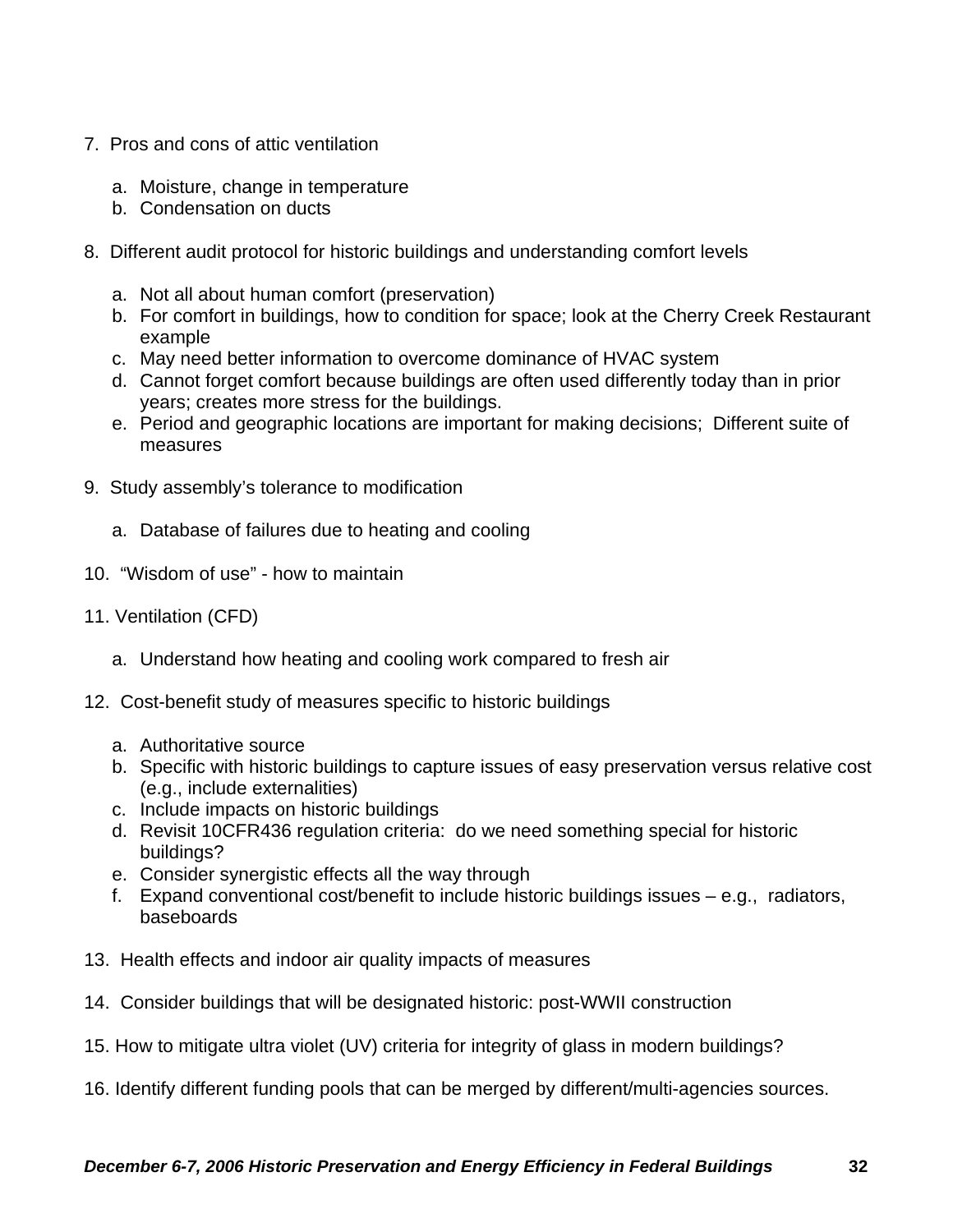- 17. Market research: statistics of historic inventory; find existing data, look in the GSA Federal Property Inventory.
- 18. Hazard Mitigation: How to rebuild after disaster and maintain historic building integrity; how do you deploy knowledge of research? Most appropriate way to repair and retrofit; some historic properties considered outdated because tools not adapted to historic buildings
- 19. What are effects of force-protection requirements on historic preservation and energy?

*Following this discussion, participants voted to identify priorities*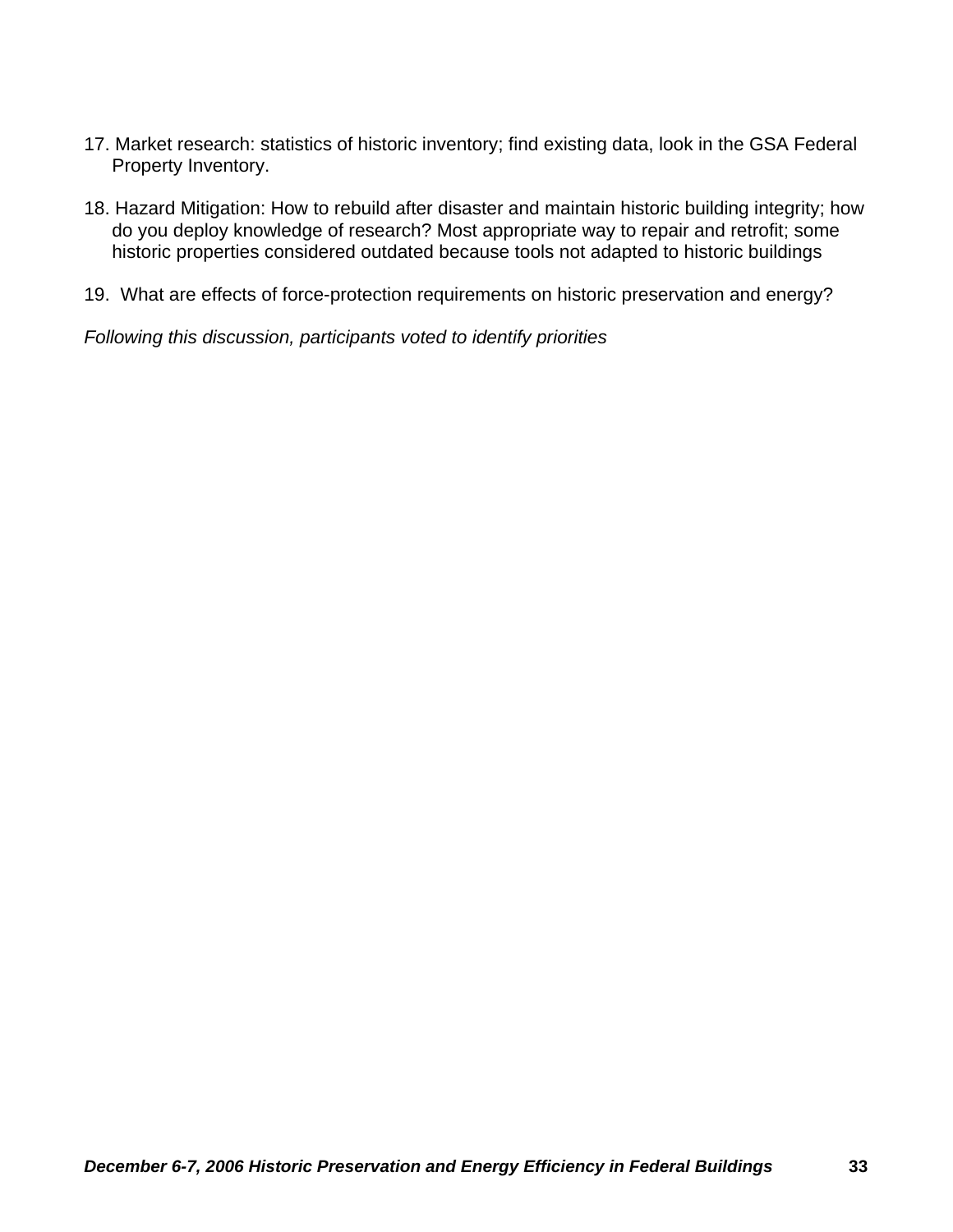# **Participant Voting Results: Research Priority Areas, led by Andy Walker**

**Issue 1:** Most important research projects identified by the group:

Priority 1: Cost benefit study (#12)

Priority 2: Research cataloging (#2)

Priority 3: Different audit protocols for historic buildings (# 8)

Priority 4: Effects of insulating walls and damage to wall assembly (#6)

Priority 5: Enveloping buildings research (# 5)

# **Issue 2:** How best to communicate this discussion and resulting ideas?

It was determined that the best way to communicate a cost-benefit analysis (CBA) study and the cataloging of research is to use a web site for blogging and gathering materials. It was suggested that the forum Historic Preservation Learning Portal and the Whole Building Design Guide host a forum on the topic.

# **Issue 3:** Will the documents have quality control?

In-depth review as well as little review of materials was discussed. However, the Whole Building Design Guide maintains a built-in review component, the group recommended using this existing tool or allow individuals to post reviews (e.g., similar to Amazon.com). The approach will speedup the process and will allow people to review materials on their own time.

Major action items resulting from this discussion include:

- Contact the WBDG administrator and request that the site host a portal to catalog research information on historic buildings. The contact will likely be the WBDG historic preservation group. Funding will be an issue.
- The process for citing materials will involve posting all materials on the web site and soliciting comments.
- Another issue involved selecting a specific agency to serve as the "overseer." Mr. Walker suggested that FEMP serve as the main coordinator for energy efficiency and renewable energy issues with the involvement of the historic preservation community. FEMP's Historic Preservation Lead will be approached about facilitating the cataloging of materials and further discussions among the group.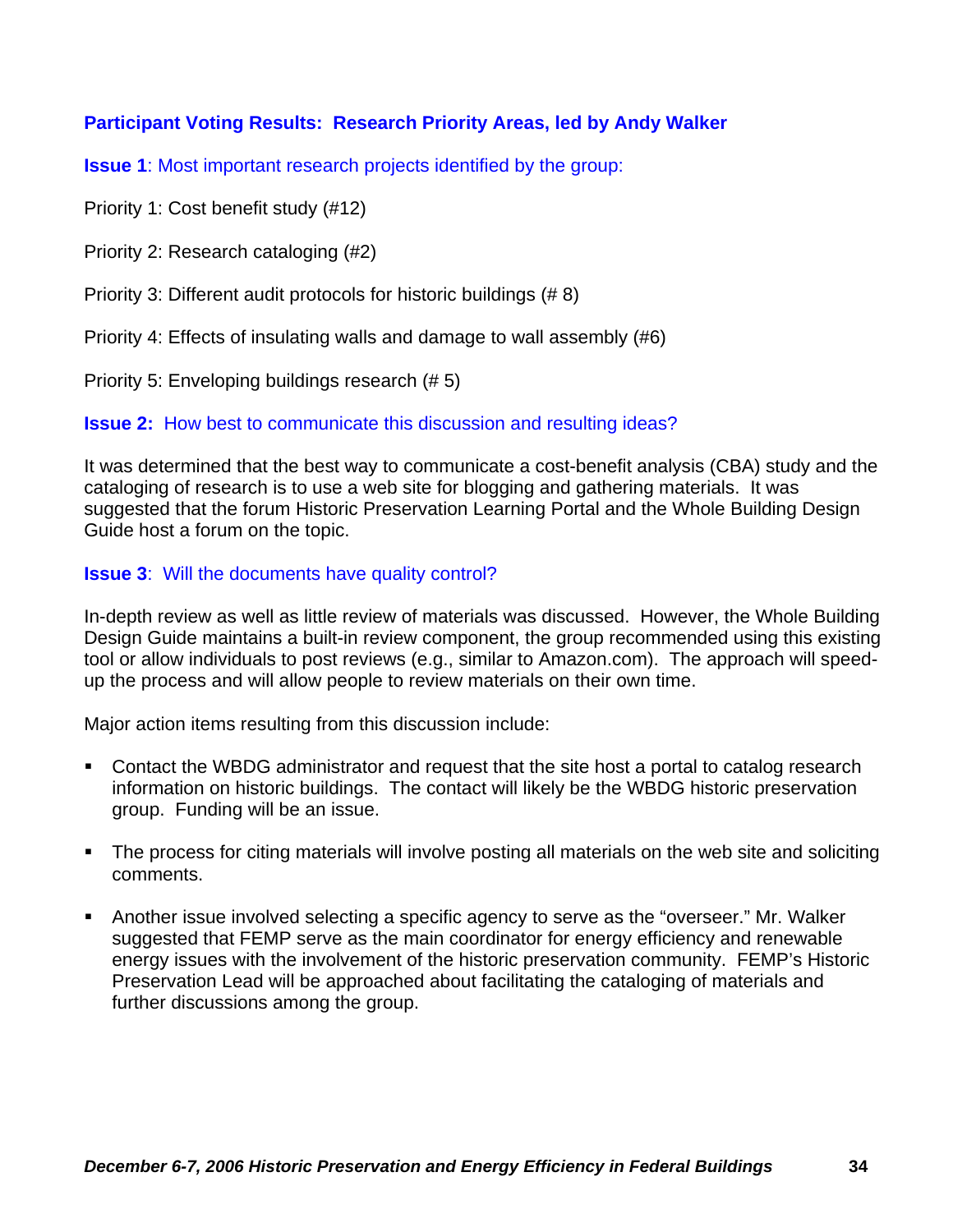# **Attachment F**

# **ACTION ITEMS ON ENERGY EFFICIENCY IN HISTORIC BUILDINGS**

The group established a list action items for energy efficiency in Federally owned historic buildings, which are listed below:

- 1. Develop process guidance for achieving energy efficiency and renewable energy in historic buildings for all renovation project team members.
- 2. Use the Historic Preservation Learning Portal to gather completed research on historic preservation energy efficiency and renewable energy topics.
- 3. Pursue each opportunity listed in the research objectives above, especially those identified as priority items.
- 4. Conduct a decathlon-type showcase competition, similar to the DOE program which challenges college/university student teams to design and construct solar homes on the Washington, DC Mall; the goal is to market historic preservation in higher institutions of education. The competition will require collaboration between engineering and architectural students.
	- a. The proposed competition will be expensive
	- b. An historic preservation contest could target Preserve America Communities (ACHP is custodian) vs. conducting a competition on the Mall.
	- c. Information on the DOE Solar Decathlon program is available at: [http://www.eere.energy.gov/femp/newsevents/release.cfm/news\\_id=9108](http://www.eere.energy.gov/femp/newsevents/release.cfm/news_id=9108)
- 5. Create energy-specific awards in historic buildings. Can historic building segment/criteria be added to the energy efficiency awards program?
- 6. Consider selecting DOE or other agencies to serve as the coordinator/facilitator for energy efficiency in historic buildings.
- 7. Cross fertilization of national conferences:
	- a. Historic Preservation Track at Energy 2007/2008. Lance Davis of GSA mentioned that he is a Track Leader for Energy 2007, and will consider adding an historic preservation workshop to his track
		- 1. Energy 2007 will be held August 5-8 in New Orleans. For more information, please visit: [http://www.govenergy.gov](http://www.govenergy.gov/).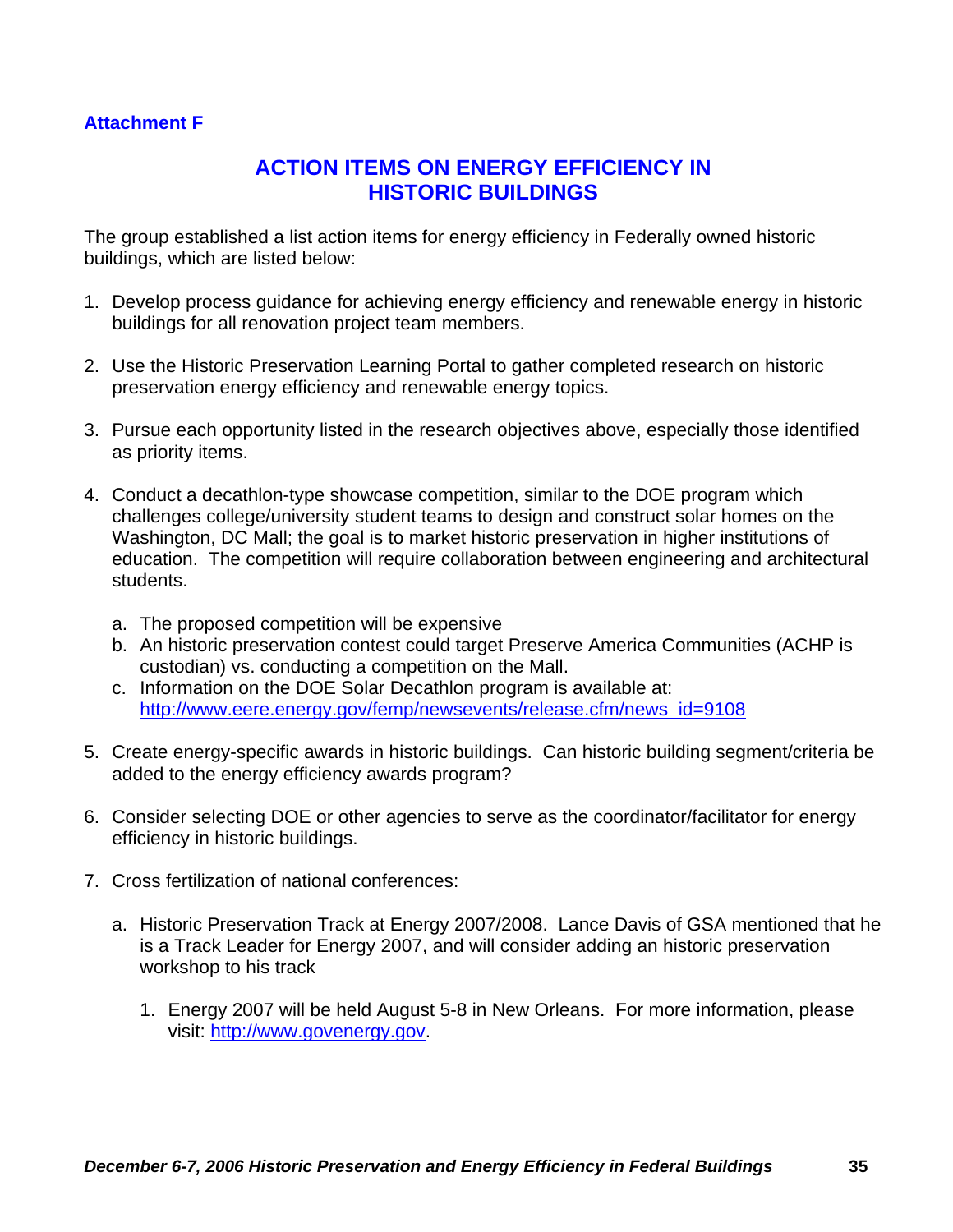- b. The Association for Preservation Technology International (APTI) will hold a conference on November 3–7, 2007 in Puerto Rico, and will include an Energy Efficiency Track. Visit this site<http://www.apti.org/conferences/conference-current.cfm>for more information.
- c. The National Trust for Historic Preservation meeting will be held on October 2-6, 2007 in St. Paul, Minnesota, and will include an Energy Efficiency Track. For more information, visit this site<http://www.nthpconference.org/>.
- d. The Greenbuild conference will be held on October 17-19, 2007 in Los Angeles. For more information, visit this site <http://www.greenbuildexpo.org/DisplayPage.aspx?CMSCategoryID=1>.
- 8. Go to agency meetings and try to have tracks sponsored by agencies.
	- a. GSA events: Visit [here](http://www.gsa.gov/Portal/gsa/ep/eventView.do?pageTypeId=8199&channelPage=/ep/channel/gsaOverview.jsp&channelId=-13257) ( http://www.gsa.gov/Portal/gsa/ep/eventView.do?pageTypeId=8199&channelPage=%2Fe p%2Fchannel%2FgsaOverview.jsp&channelId=-13257) to see the full listing of GSA events
	- b. Department of Interior (DOI) conferences, especially the one for facilities managers
	- c. National Conference of State Historic Preservation Officers (NCSHPO) will take place February 26-March 1, 2007, in Washington, DC. For more information, visit <http://www.ncshpo.org/meetinginfo/>
	- d. National Association of Tribal Historic Preservation Officers (NATHPO) conference.
	- e. The American Institutes of Architects conference will be held in San Antonio, TX from May 3-7, 2007. For more information, visit [http://www.aiaconvention.com/aia\\_splash/2007/index.html](http://www.aiaconvention.com/aia_splash/2007/index.html)
- 9. Industry trade shows and conferences also offer opportunities to address historic preservation and energy efficiency:
	- a. At HVAC conferences
	- b. BOMA, BOMI, Building Managers
	- c. Traditional Building Conference: March 7-10, 2007 in Boston; for more information see <http://www.traditionalbuildingshow.com/>
- 10. Create talking points, presentations, and handouts for these events and include statistics on the importance of historic buildings.
- 11. Provide your comments on recommendations resulting from the Historic Preservation Summit in New Orleans
	- a. Look on [http://www.ACHP.gov](http://www.achp.gov/)